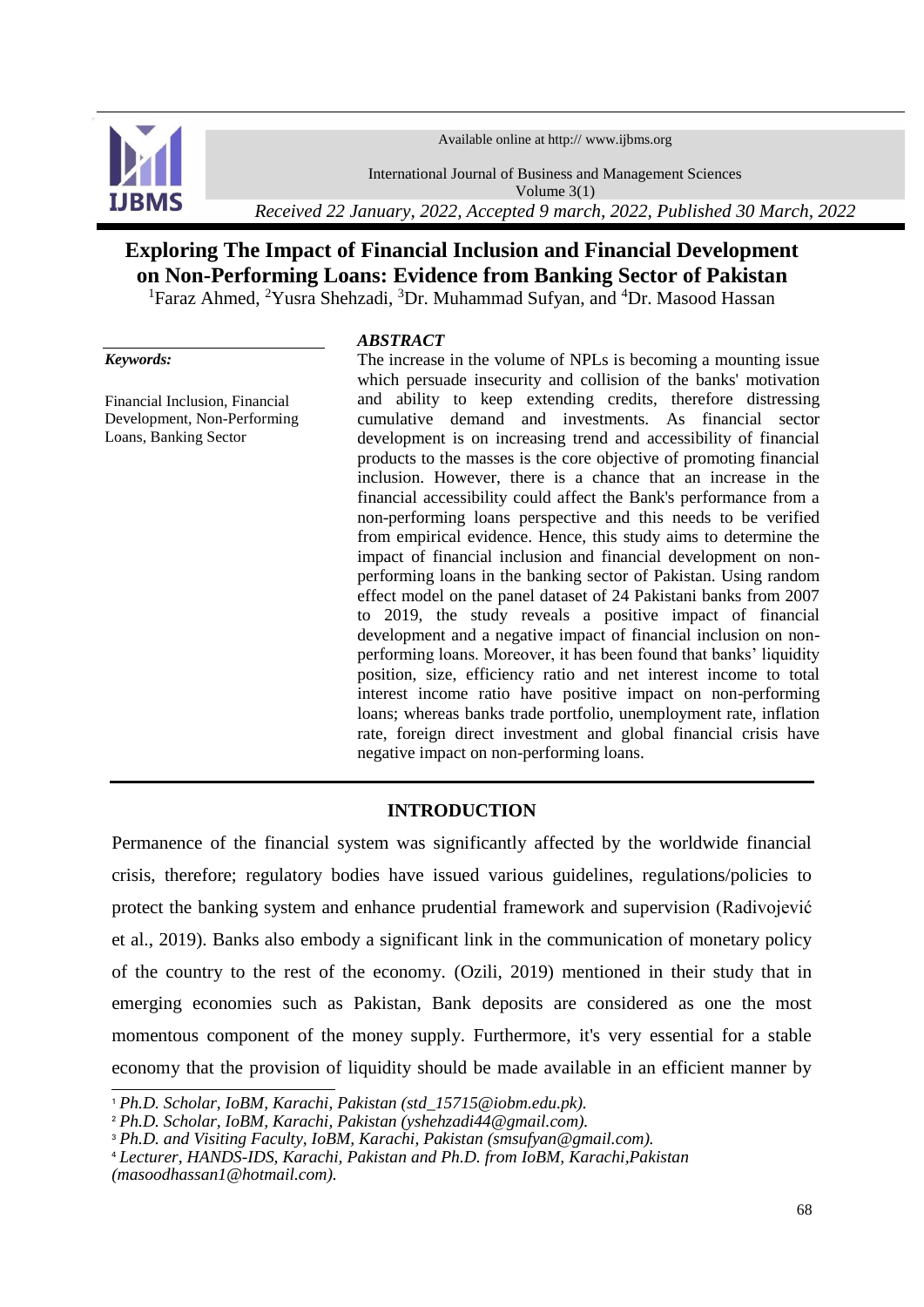the Banks. After the financial crisis, the stability of the financial intermediates was considered as one of the key international agendas, and policymakers such as Basel Accord have issued multiple guidelines for enhancing financial stability (Ozili, 2019). According to the SBP statistics, as of June 2019, Pakistan's banking sector NPLs was at a historical level of Rs.783 billion. As per the analysts, the major reason for the increase in NPLs was lower recoveries due to a higher interest rate. Furthermore, an increase in NPLs was also observed due to the injection of fresh Non-performing loans, lower cash recoveries, and depreciation of the Pak Rupee. Furthermore, due to monetary policy tightening, a higher rate was applied on the new loans, and borrowers faced a hike in interest expense.

To analyse the various determinants of NPLs, various researches have been conducted across the countries and existing research recognizes the attention of policymakers towards the instances of credit defaults. It has been evident in the past studies that there is a relationship exist between macroeconomic variables and advances quality which is used as one of the key measures of the Banks' stability (Zheng et al., 2019). Macroeconomic factors can influence the rising trend of NPLs, furthermore, the impact of bank's specific determinants such as capital, size of the Bank, Bank's liquidity position, and Bank's efficiency on NPLs was also found in the existing research. The impact of cost efficiency on NPLs is also supported by the bad management theory. In the Banking literature, one of the major themes is the determinants of NPLs, and research on the incidence of irregular advances losses arising from the Bank's lending was considered as important attention to policymakers in current years (Zheng et al., 2019). Issue of the NPLs from financial stability perspective is considered as one of the important determinants of the functionality of the financial market. Therefore, determinants of NPLs are required to be critically analyzed and addressed from all perspectives (Shujah-ur-Rahman et al., 2019).

NPLs from bank lending are one of the indicators of the Bank's performance and it has been also evident that the level of monetary sector development is influenced by the performance of the banking sector; therefore, policymakers must comprehend the influence of financial development on NPLs. The role of the monetary system development is also required to be examined by the policymakers. It has been also argued in the existing literature that financial development influences aggregate NPLs. For any economy, the level of financial development plays a significant role from the mobilization of domestic resources perspective. It is also an important factor for the Bank's profitability and efficiency (Ozili, 2019). From financial development perspective and to solve the problems related to financing issues, the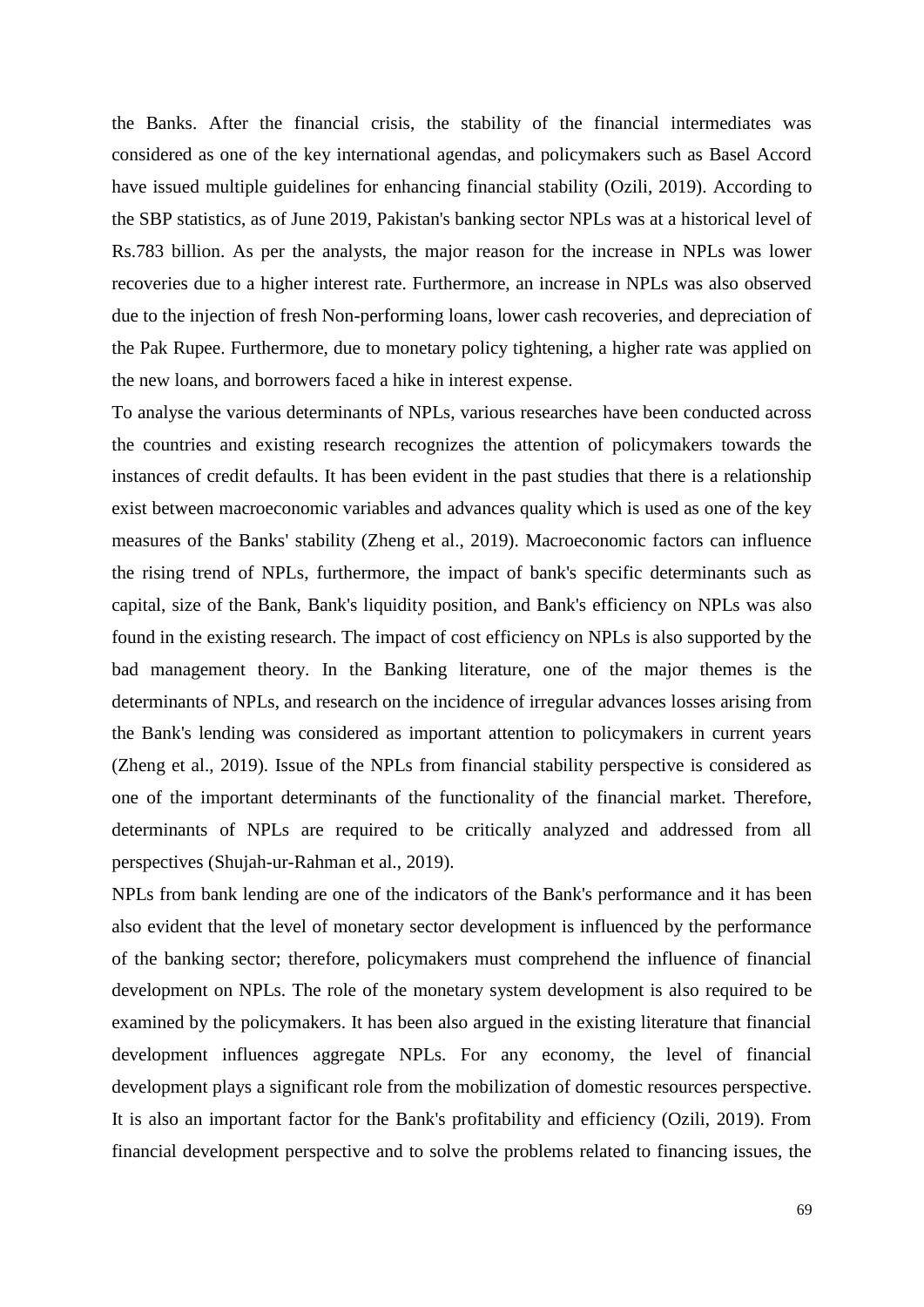role of financial inclusion cannot be denied. The main aim of financial inclusion is to make certain the ease of use of the financial services to the masses and to solve their problems related to financial difficulties. A comprehensive financial system is very essential to promote financial industry development. In parallel to promote a comprehensive financial system, Banks are also being affected by NPLs and there are potential risks involves in promoting financial development and inclusiveness of the financial system. These risks may also further cause advances quality problems (Chen et al., 2018).

Earning on the advances is one of the major sources of income for Banks and it can't be achieved without booking quality assets. The profitability of the Banks is very much dependent on the quality of advances portfolio and Banks may incur losses from delinquent loans. One of the most used methods used to gauge credit risk exposure is the NPLs ratio and banks always try to keep this ratio at a lower level as this is the indication of healthy advances portfolio of the bank. Allowing financial access to the masses via financial inclusion may allow Banks to onboard un-creditworthy customers that enhance the credit risk and it is also one of the threats to financial stability. It is very necessary to promote financial inclusion without compromising on financial stability; therefore, regulators need to tighten their policies to cut off risky segments (Chen et al., 2018).

The intensity of financial inclusion in emerging countries is low as compared to developed economies because of the constraints and challenges associated with developing economies. In developing countries, the role of financial inclusion plays a significant role in funding individuals and enterprises. It has been evident in the existing literature that the growth of the financial system is not effectively penetrated across all the sectors of the population in Pakistan. There are inequalities and insufficiencies of the financial sector that requires affirmative actions from policymakers. However, it has been evident that financial inclusion would also lead to more exposure towards default risk; therefore, it is essential to empirically analyze the impact of financial industry inclusiveness on a Bank's assets quality (Chen et al., 2018). There is also a need to empirically explore the impact of financial inclusion on NPLs in the banking sector of Pakistan. Furthermore, the importance of commercial banks' NPLs is increasing from the financial regulator's perspective after the implementation of IFRS-9. Therefore, this paper investigates the impact of financial development and financial inclusion on NPLs and empirically analyzes the concept to provide consistent solutions for addressing the problem of the Bank's credit quality.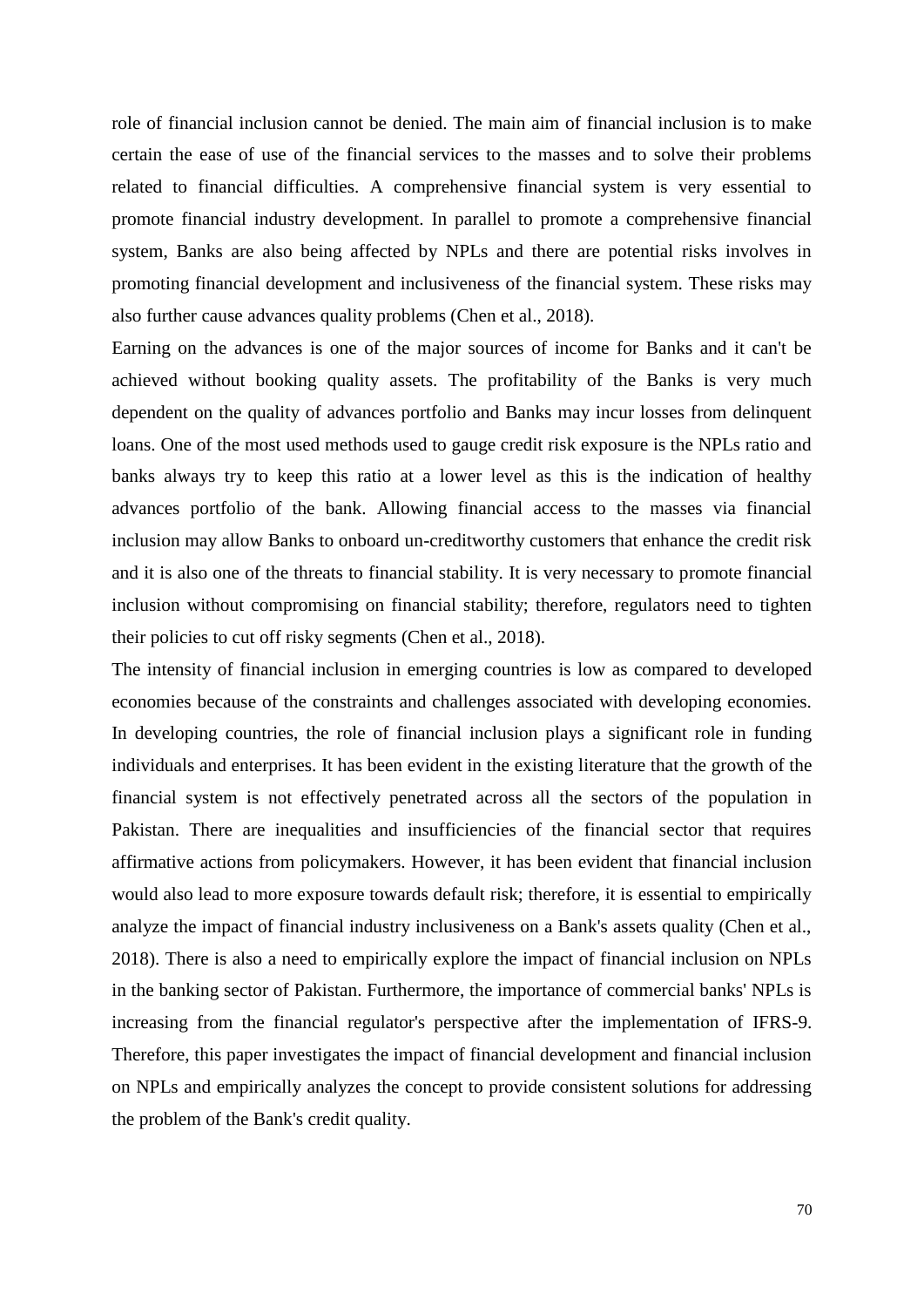#### **LITERATURE REVIEW**

As per financial stability reports, the major risk that financial system is exposed to is credit risk which mainly arise due to non-payment of loans by the debtors. It has been also identified that rising trend in NPLs is one of the major threats of the banking system and this eventually creates negative impact on bank's ability to repay its deposit (Committee on the Global Financial System, 2018). Excessive lending by the banks may lead to risk of increasing NPLs which create negative impact on bank's adequate capital and liquidity buffers. The increasing trend of the volume of non- performing assets shows that banking institutions are facing credit risk problems that resulted in a high default rate in the industry. In this scenario, banks incurred losses due to credit write-offs which eventually corrodes the asset's value of the bank and creates a negative impact on its capital. To mitigate the increasing trend of Non-performing loans, policymakers have formulated several frameworks such as stringent liquidity and capital requirements, but still rising NPLs remain a key issue (Ashraf et al., 2019).

Recent evidence in the literature also suggests that the financial sector in the emerging countries is less developed as compared to developed countries, therefore suffer a higher risk and create a direct impact on countries' economic development. Further, financial development is one of the important factors that creates positive impact on Bank's profitability and efficiency. Moreover, another important indicator of the Banks performance is NPLs that arise from banks' lending and ultimately influenced the level of financial sector development. Therefore, financial development is needed to be considered as an important determinant of NPLs because the level of financial development creates an impact on banking sector performance. The influence of the financial development on aggregate NPLs needs to be investigated and that is one of the objectives of this paper. One of the major indicators of the Bank's performance is the size of NPLs i.e. the lower the better. It is assumed that some of the financial development characteristics can upsurge the level of NPLs; hence the association between the NPLs and financial development needs to be empirically analyzed (Shujah-ur-Rahman et al., 2019). Existing researches on financial inclusion reflects that financial inclusion is being measured by the concept, which is the availability of financial services for the mass population. It has been evident that financial inclusion would lead to more exposure towards default risk; therefore, it is necessary to empirically examine the impact of inclusiveness of the financial industry on Non-performing loans.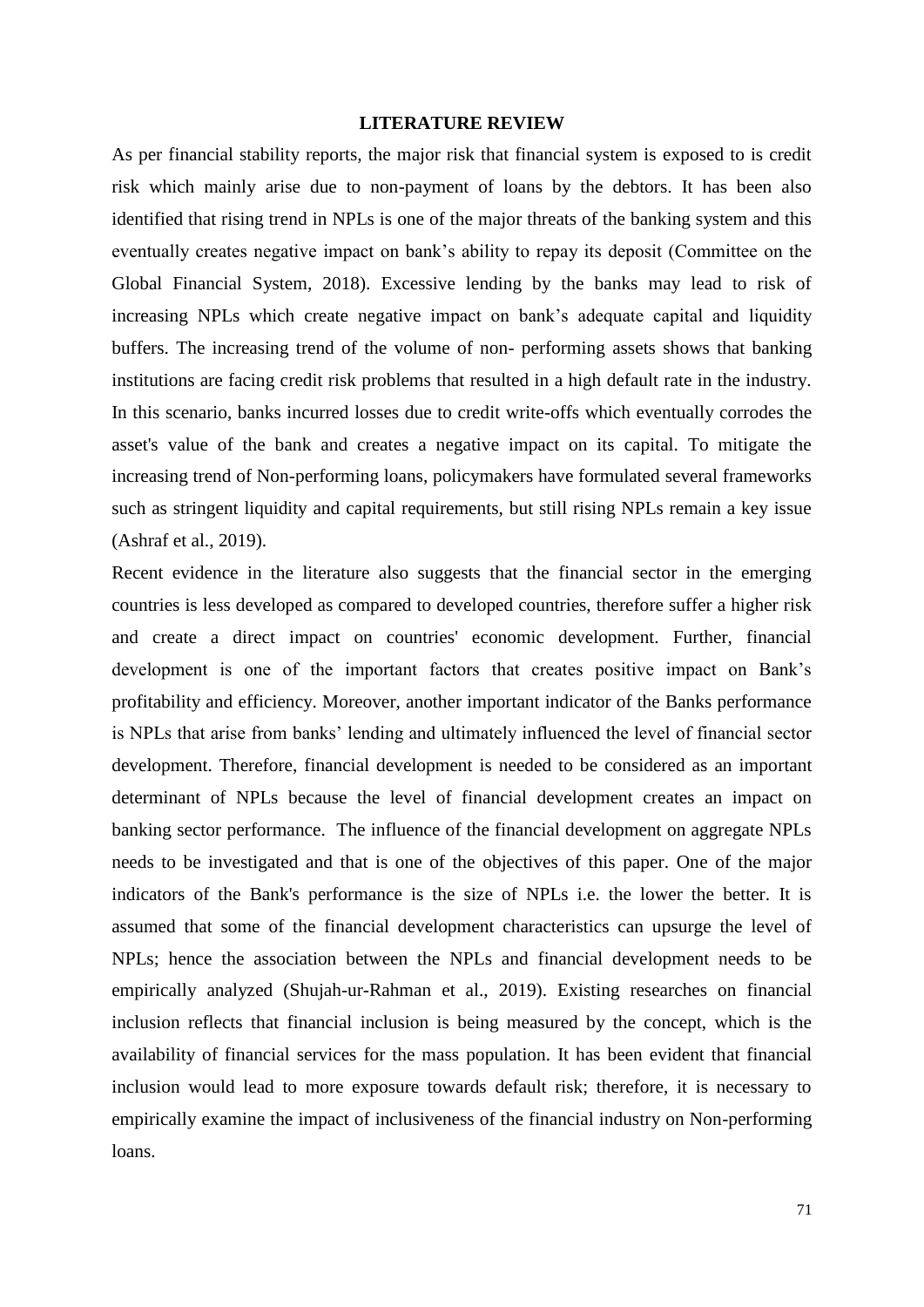#### **Bank's Specific Factors**

(Dimitrios et al., 2016) found that the quality of the management (assessed by the ratio of ROA and ROE) and loan to deposit ratio are the key variables affecting European bank's NPLs. It also reveals that the size of the banks in terms of equity also affect significantly Non-performing loans. Similarly, (Rajha, 2017) found that ratio of advances to total assets is the most important factor that affects Jordanian banks' NPLs among the bank-specific factors. It was also found that the financial crisis of 2008 leads to higher NPLs in Jordan. The study reveals that NPLs not just affected by macroeconomic factors but also by the Bank's specific factors. (Rahman et al., 2016) verified the findings of (Dimitrios et al., 2016) by examine the relationships between NPLs and financial ratios and concluded that advances to deposit ratio and interest spread have an optimistic impact on Bangladeshi banks' NPLs. It also found that NPLs are negatively affected by ROA and CAR and both the variables have an adverse effect on NPLs. There is also a significant positive influence of vulnerable sector loans and the private sector's loan on NPLs which also create an impact on the bank's profitability. NPLs are also negatively affected by the bank's investment to deposit ratio.

Using the Banking data of the Baltic Nations covering a 10-year period from 2005 to 2014, (Kjosevski & Petkovski, 2017) found clear linkages between macroeconomic and industryspecific factors on NPLs. The results showed significant impact of GDP growth, unemployment rates, inflation and credit availability to private sector on the NPL ratio. They found that in industry specific factors such as; return on assets (ROA) return on equity (ROE), loans, and equity to assets ratio were major factors influencing Non-performing loans. While in the macroeconomic factors inflation, GDP, credit availability to private sector, and unemployment rates played major roles. This indicates that the macroeconomics and industry-specific variables tend to influence Non-performing loans. (Kumar, 2015) found that bank-specific variables namely; ROE, profitability, solvency, size in terms of market shares, and capital adequacy ratio, and the macroeconomic variable unemployment were found to have significant negative impact on NPLs. However, the bank-specific variable namely; net interest margin was found to have significant positive impact on NPLs. This shows that the profitability, solvency, size, and interest rate spread of banks determines the stability of the banking sector in Fiji Islands.

To understand the impact on technical efficiencies of Turkish banks due to NPLs collected data on 44 banks operating in the country, (Osei-Assibey & Asenso, 2015) used a custom version of Data Envelopment Analysis (DEA), and found significant decline in technical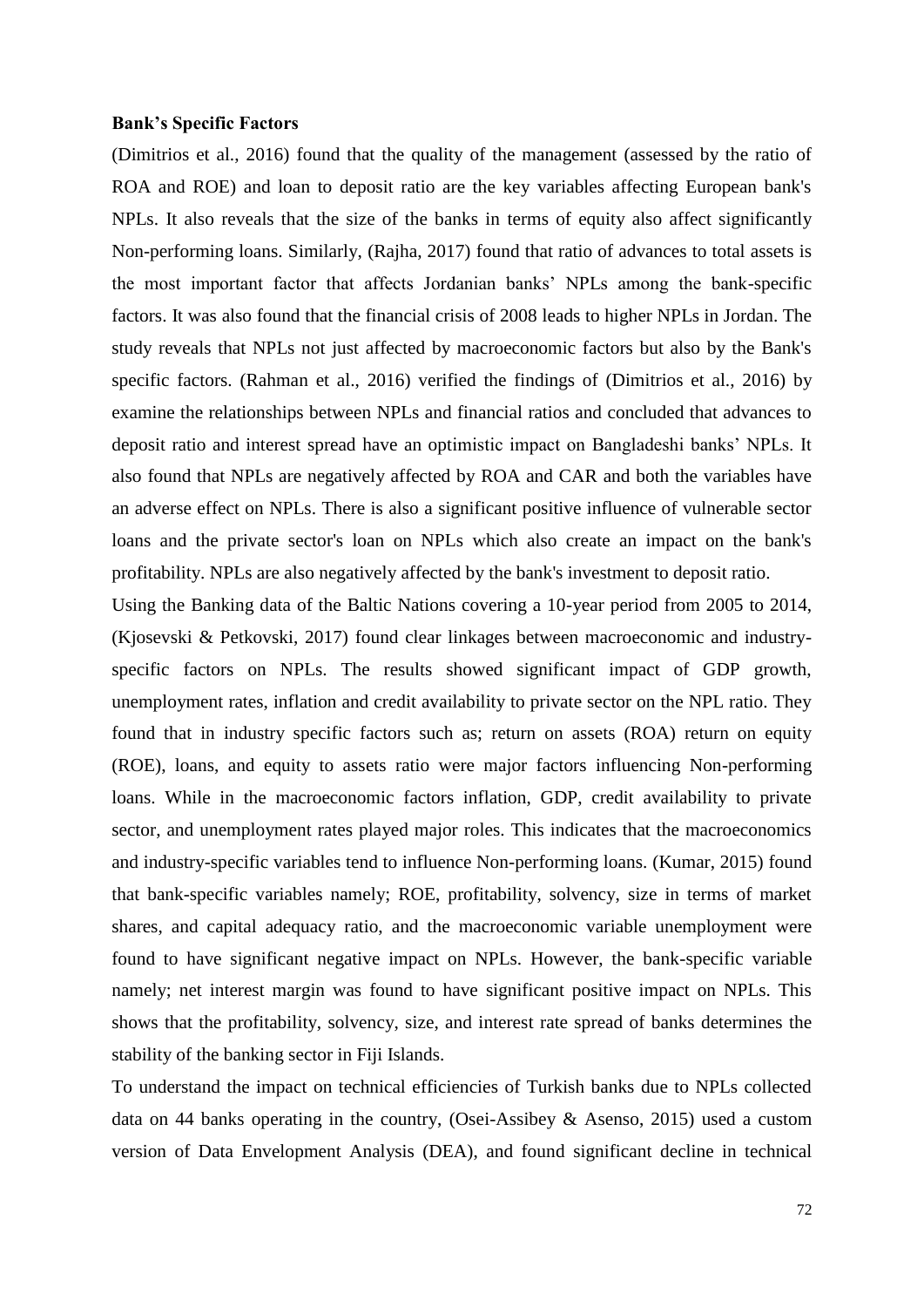efficiencies due to Non-performing loans. This shows that poor management and decision making in the banking sector leads to higher prevalence of NPLs on the industry. They also found that differences in bank ownership structures also significantly impacts the efficiency of the Banking sector in Turkey. Islam and Nishiyama (2019) found that NPLs rates in South Asian countries (namely; Pakistan, India, Bangladesh, and, Nepal) for 15 years from 1997 to 2012 were significantly impacted by the "moral hazard Type 2" (low trust between depositors and bank management). Furthermore, this study confirmed the impact of factors such as; moral hazard, skimping on credit risk, poor management, and bad luck on NPL to confirm the hypothesis which was tested by Berger and DeYoung (1997).

### **Macroeconomic Factors**

Macroeconomic factors that create impact on NPLs were investigated by Ashrafi and Qurrat ul Ain's (2019) in the context of Pakistan's banking sector. Using the panel data approach, regression model, correlation analysis and OLS random effect model for the period of 2010 to 2016, the study concluded that raise in GDP growth rate and inflation has a significant negative impact on NPLs. Narman and Serpil (2019) also found that real GDP growth rate is the core determinant of NPLs from a macroeconomic perspective. Furthermore, foreign direct investment and exchange rates also have a noteworthy impact on NPLs and both of these indicators are statistically significant with NPLs. Raise in the inflation rate reduces the value of loans and creates positive affect loan payable capacity. The study also reflects that unemployment is not suggestively correlated with NPLs in emerging countries (Kuzucu & Kuzucu, 2019).Drago, Dejan, Dejana, Srdjan, & Goran (2019) revealed that GDP has a major influence on NPLs in emerging countries of Latin America. Additionally; inflation has no statistically effect on Non-performing loans. Some Latin American countries have the problem of high inflation and this result reduces the impact of the fact. On the contrary, (Muhammad & Gang, 2016) found that for Chinese Banks, the most important and noteworthy factors of NPLs are interest rate, inflation rate, exchange rate, and GDP growth rate.

To study the effect of monetary policy rates on the prevalence of Non-performing loans, Asiama (2018) used Ghanaian banking sector quarterly data and found that in the short-term horizon the NPLs were found to have insignificantly impacted by the monetary policy decisions. However, in a long-term timeframe NPL growth percentage is significantly impacted by monetary policy decisions. Radivojević, Cvijanović, Sekulic, Pavlovic, Jovic, and Maksimović (2018) used various macro and microeconomic variables which includes the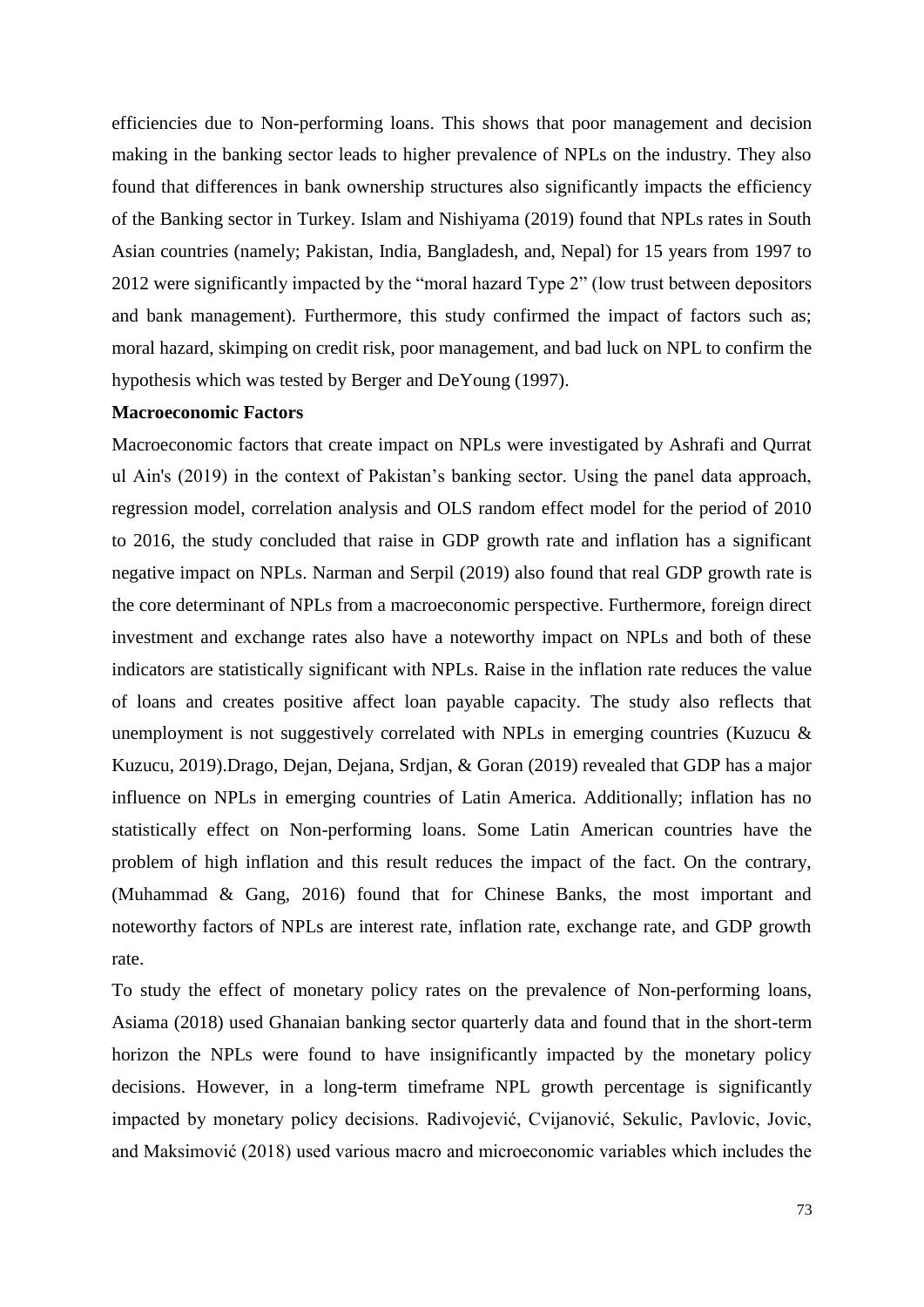inflation rate, unemployment rate, GDP, Lending Interest Rate (LIR), the Capital to Assets Ratio (CAR) of banks, and household finale consumption expenditure (HFC). Based on the results, the microeconomic variables and macroeconomic variables namely; inflation rate, unemployment rate, GDP, LIR, and the CAR were found to have insignificant impact on the NLP of the emerging Latin American countries. However, the macroeconomic variable HFC was found to have negative impact on NLP of the emerging Latin American countries (Radivojević et al., 2019).

Using Bangladesh's banking sector data, Zheng, Bhowmik and Sarker (2019) show that prevalence of NPLs in the banking system is significantly influenced by both economic and industry-specific factors. Macroeconomic factors such as exchange rates and credit facilities in the local economy influence Non-performing loans. GDP growth and unemployment on the other hand negatively impact NPLs. Furthermore, industry factors such as lending rates and liquidity of banks positively impact Non-performing loans. Deposit rate, net operating profits and high debt in the industry on the other hand have significant negative influence on NPLs prevalence. Hence it can be deduced that there is a significant influence on the prevalence of NPLs due to macroeconomic and industry based factors.

To define the relevance of critical macro-economic factors in the prevalence of NPLs and their effects, Mehmood, Hidthiir and Nor(2019) found that developing countries faced major challenges of corruption, political uncertainty, and energy shortfall (the supply and demand gap in the energy sector). These issues lead to damaging the performance of the economy since stability is critical for productive business activities. The poor business performance leads to a pile up of bad debt in the banking sector which reduces their capacity to generate further credit. Similarly, Ashraf and Butt (2019) tested the impact of macroeconomic and banking-industry specific factors on NPLs by using 6-year (2010-2016) data of the Pakistani banking sector to test the impact of the factors on NPLs prevalence and found that NPLs decline in the banking sector with rising GDP growth rates, inflation, capital adequacy ratios and size of banks. When the industry has greater provisions for bad debts the NPL ratio was found to increase. Hence for better health of the banking sector it is critical for the industry to quickly phase out NPLs in order to maintain financial sector stability. This is due to the fact that rising NPLs force the banking sector to enhance provision amounts for bad debts. In turn this leads to declining bank fiscal health which has overarching negative impact on the entire country's fiscal and economic well-being. It is imperative for regulatory agencies to critically monitor NPL ratios in the banking sector to ensure economic health.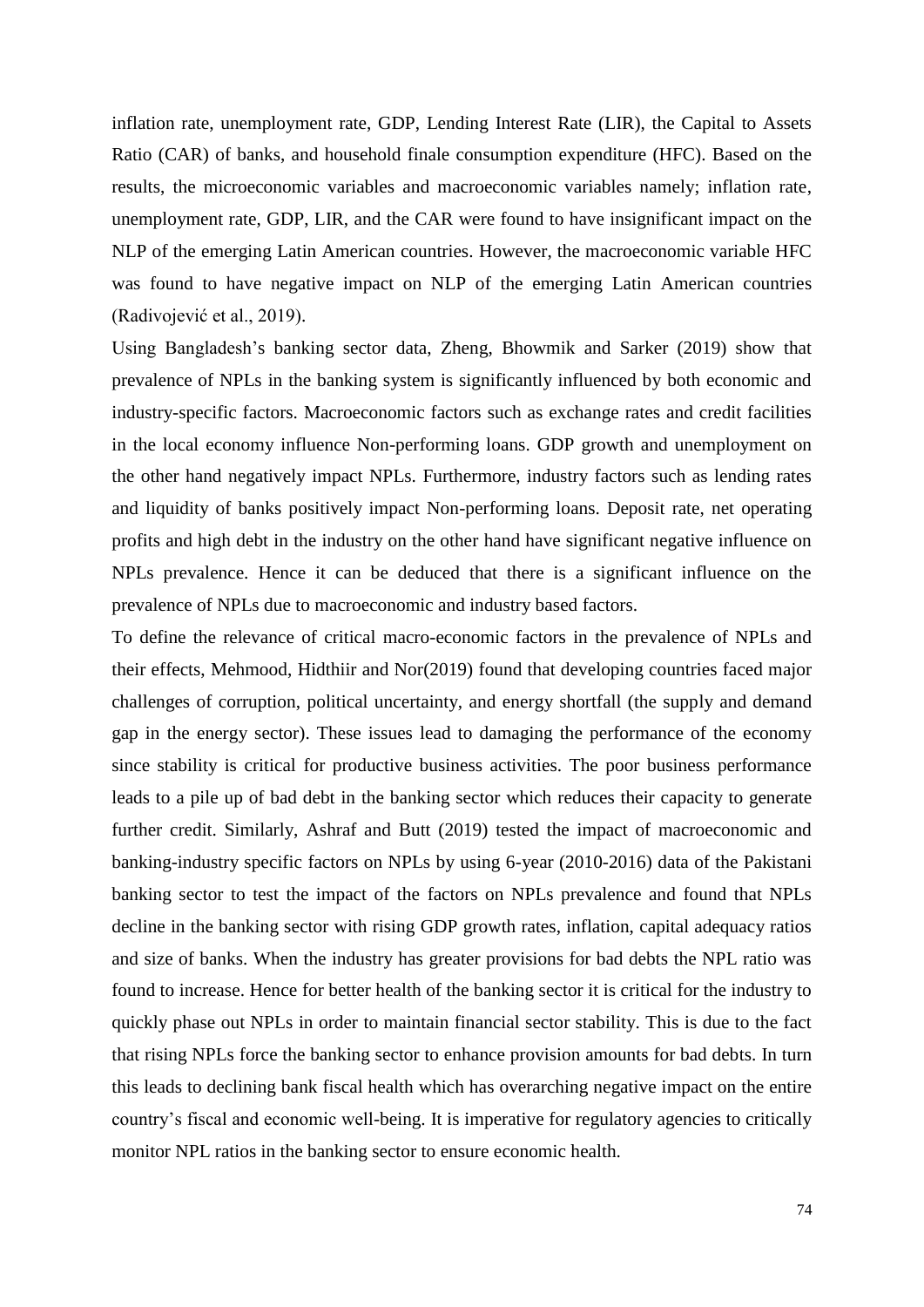In order to synthesize the vast research on the factors influencing Non-performing loans, Manz (2019) conducted a systematic review on 44 researches published over 30 years from 1987 to 2017 in different parts of the world. The results of the analysis show that there is still a case to be made for deeper analysis into the issue. It was found that the interaction of macroeconomic and banking industry factors on the asset or loan performance still lacks enough empirical evidence to define the links between them. In a recent study by Son, Liem, Khuong, and Luo (2020) to evaluate how NPLs and economic growth have been impacted by corruption in 120 countries. It was found that due to corruption the level of NPLs rises in the banking sector of a country, which consequently reduces economic growth (Son et al., 2020).



*Figure 1: Framework*

## **RESEARCH METHODOLOGY**

This study used the quantitative approach to analyze and interpret the secondary data so that meaningful findings and conclusion can be drawn from it. Using the quantitative approach statistical analyses will be applied to analyze the data. The study's purpose is explanatory as it aims to increase the understanding of the impact of financial inclusion and financial development on NPLs as there is a gap in existing literature and requirement for more studies in this context. The study used secondary sources to address the problem which requires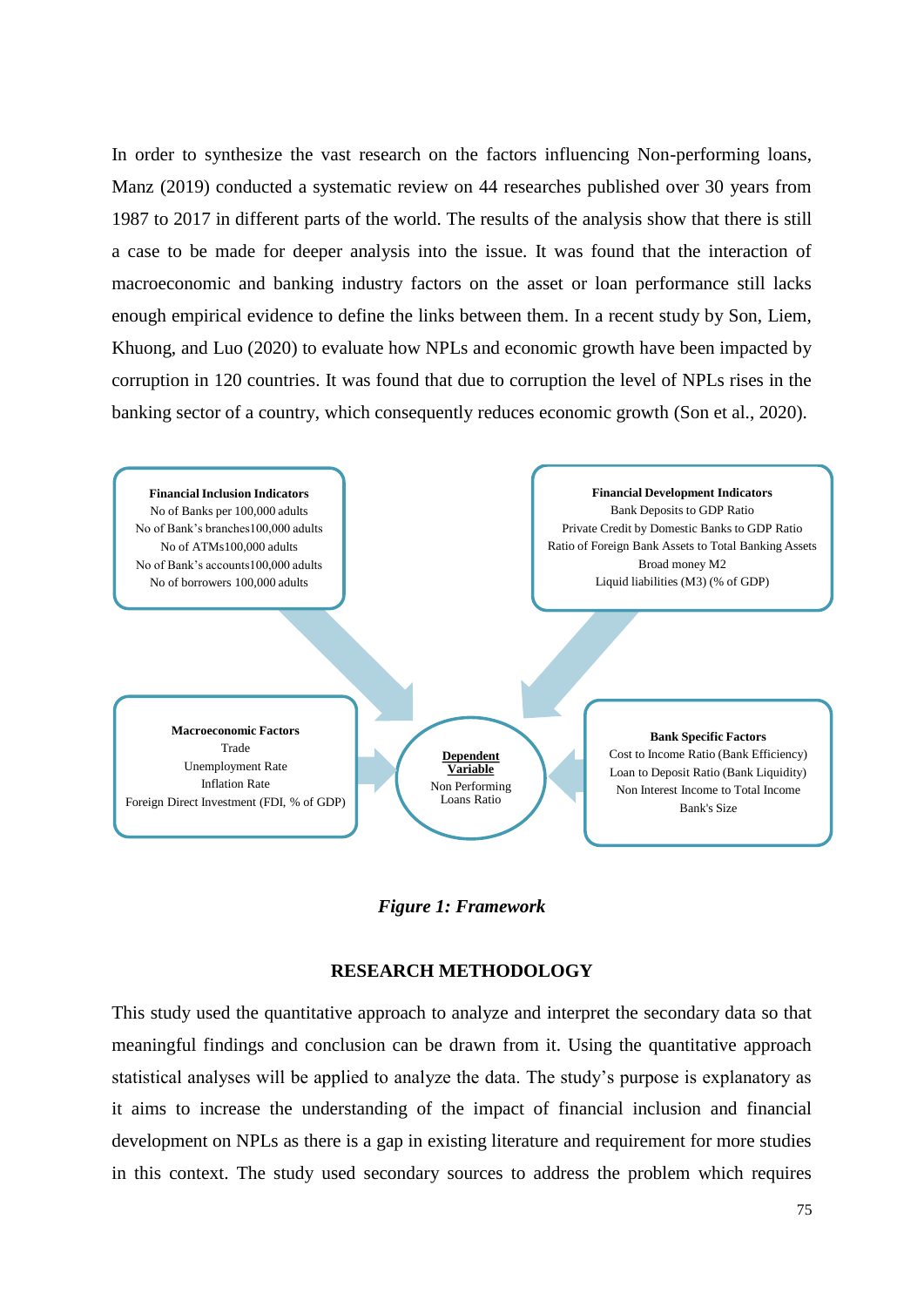further deliberation in the existing literature. This study will help to understand the problem in more efficient manner related to determinants of NPLs from financial inclusion and financial development perspective; and to get the new insights about influence of financial inclusion and financial development on NPLs in the banking industry of Pakistan.

Causal research design was employed in this study because it permits research to evaluate the causal relationship between dependent and predicting variables, to understand how the predicting variables can impact the dependent variable(s). As per (Catterall, 2000) Studies that establish causal relationships between variables may be termed explanatory research. It was appropriate to select the causal research design in line with the research purpose which is explanatory as explained above. Therefore, to understand what kind of relationship occurs between financial inclusion, financial development, and NPLs the causal research design was selected.

To analyze the NPLs of commercial banks in Pakistan, this study employed a composite index of financial inclusion and financial development. The index was computed using Principal Component Analysis (PCA) method. We introduced four bank specific variables (efficiency, bank liquidity, bank size and net interest income). Similarly, four macroeconomic variables are included in the model as controlled variables (foreign direct investment, inflation, unemployment and trade). A dummy variable is also used to represent the financial crisis in the sample data.

To assess the relationship between non-performing loans, financial inclusion and financial development, the functional form of the panel regression model is as follows:

```
NPLs= f (financial inclusion, financial development, bank-specific variables, macro-
economic variables, financial crisis)
      …………………………………………………………………………………………...Eq. (1)
The econometric form of panel regression model is written as:
NPL = \alpha + β1FIDEXnt + β2FDDEXnt + β3EFFnt + β4BLnt+ β5BSnt + β6NIInt + β7FDInt +
                + \beta 8INFnt + \beta 9UNEMPnt + \beta 10TRnt + \beta 11FCnt +
```

```
ϵnt……..…………………………………………………………………………………Eq. (2)
```
The Principal Component Analysis (PCA) was employed to compute the financial inclusion and financial development index, using the aforementioned variables of financial inclusion and financial development (Lenka & Sharma, 2020). The panel data (secondary data) was collected for the selected variables of financial inclusion, financial development,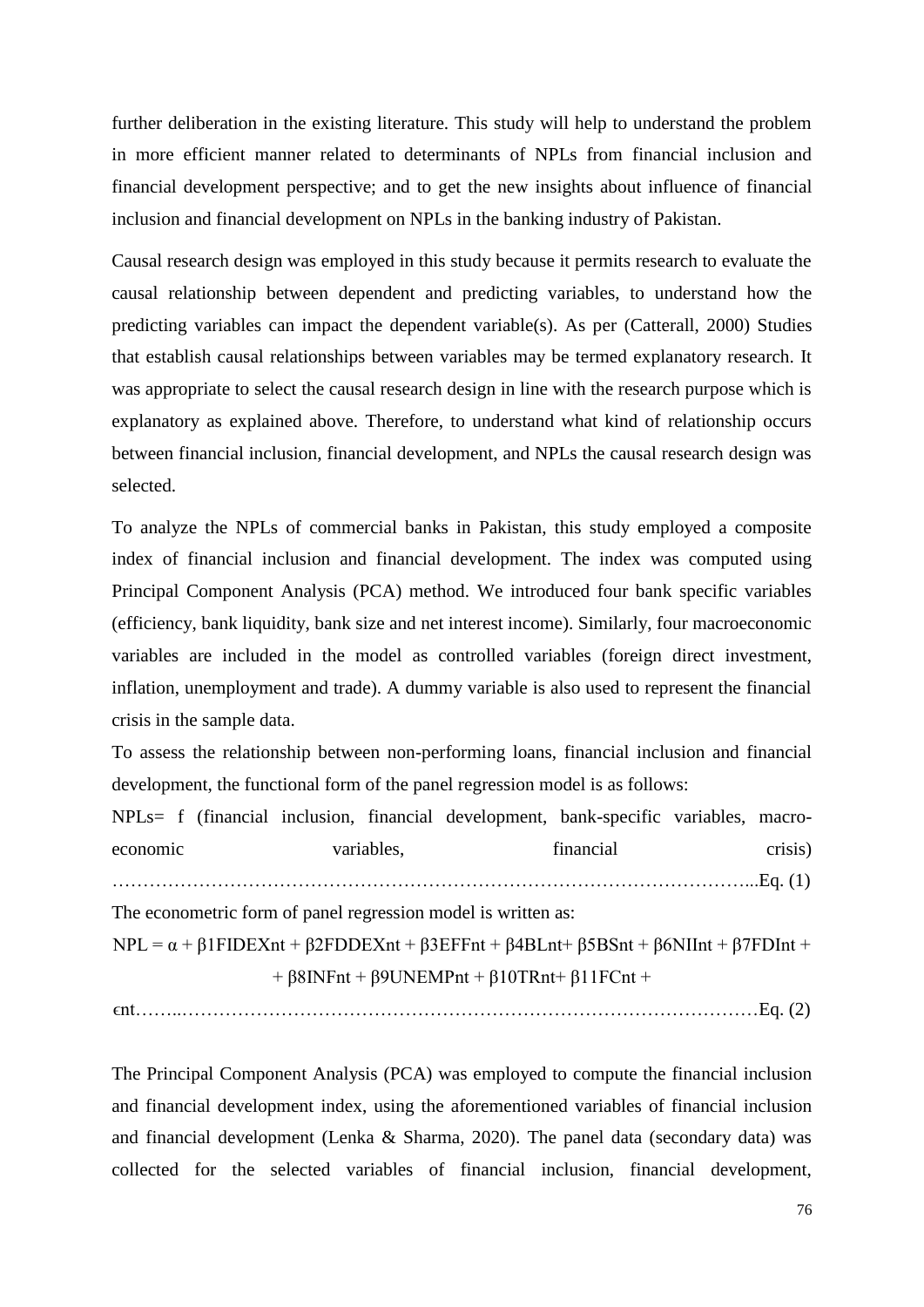macroeconomic, and bank's specific variables (including NPLs) for period of 12 years from 2007 to 2019. The data for the macroeconomic, financial and other variables used in this study was panel data therefore non-stationary of the data for the period of 12 years (2007 to 2019) was tested by conducting Panel Unit Root Test (URT) using IPS and LLC methodology.

# **Data Normality Test:**

Correlation test has been applied to find out multi collinearity between independent variables.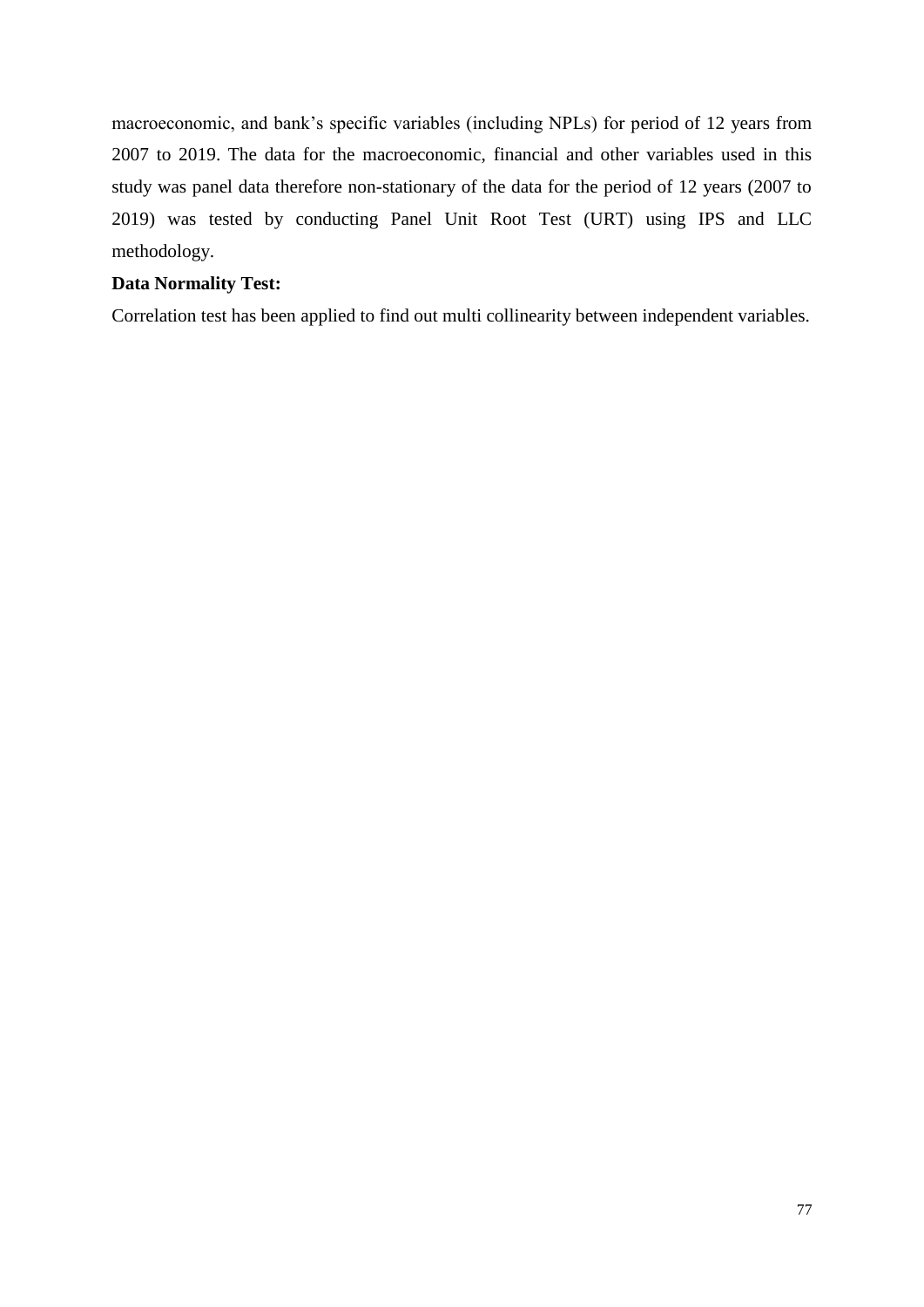|              | BL       | BS           | <b>EFF</b>   | NII          | <b>FDDEX</b> | <b>FIDEX</b> | <b>INF</b>   | <b>NPL</b> | TR      | <b>UNEMP</b> | <b>FDI</b> |
|--------------|----------|--------------|--------------|--------------|--------------|--------------|--------------|------------|---------|--------------|------------|
| BL           | 1        |              |              |              |              |              |              |            |         |              |            |
| <b>BS</b>    | $-0.166$ | $\mathbf{1}$ |              |              |              |              |              |            |         |              |            |
| <b>EFF</b>   | $-0.356$ | 0.476        | $\mathbf{1}$ |              |              |              |              |            |         |              |            |
| NII          | $-0.129$ | 0.454        | 0.090        | $\mathbf{1}$ |              |              |              |            |         |              |            |
| <b>FDDEX</b> | 0.791    | $-0.09$      | $-0.25$      | $-0.01$      | $\mathbf{1}$ |              |              |            |         |              |            |
| <b>FIDEX</b> | $-0.386$ | 0.482        | 0.099        | 0.718        | $-0.251$     | 1            |              |            |         |              |            |
| <b>INF</b>   | 0.711    | $-0.38$      | $-0.81$      | $-0.53$      | 0.464        | $-0.08$      | $\mathbf{1}$ |            |         |              |            |
| <b>NPL</b>   | $-0.092$ | $-0.02$      | $-0.08$      | 0.179        | $-0.324$     | $-0.05$      | 0.372        | 1          |         |              |            |
| TR           | 0.420    | $-0.47$      | $-0.08$      | $-0.09$      | 0.331        | $-0.24$      | 0.830        | 0.043      | 1       |              |            |
| <b>UNEMP</b> | $-0.425$ | 0.479        | 0.194        | 0.605        | $-0.269$     | 0.398        | $-0.84$      | $-0.06$    | $-0.43$ | 1            |            |
| <b>FDI</b>   | 0.549    | $-0.47$      | $-0.27$      | 0.415        | 0.372        | $-0.68$      | 0.847        | $-0.04$    | 0.276   | $-0.781$     | 1          |

**Table 3 Pearson Correlation Test**

Table 3 reflects the correlation between independent variables, which is not more than the bare minimum threshold level, suggests that multi-collinearity is not a problem in our research.

# **Results of Panel Unit Root Test**

Researcher used multiple variables and there is possibility that variable stability may have impact on empirical analysis and can reduce the results accuracy; therefore, before regression, it is recommended to apply unit root test. In this study researcher has applied panel unit root test methods including, IPS test and LLC test. Panel Unit root test results are shown in Table 4. Panel unit root was also applied to check whether the variables were stationery or non- stationary with the objective to avoid spurious regression.

|                  | <b>LLC</b>  |       |             |             | <b>IPS</b>  |          |             |              |
|------------------|-------------|-------|-------------|-------------|-------------|----------|-------------|--------------|
|                  | I(0)        |       | I(1)        |             | I(0)        |          | I(1)        |              |
| <b>Variables</b> | $\mathbf C$ | C&T   | $\mathbf C$ | C&T         | $\mathbf C$ | C&T      | $\mathbf C$ | C&T          |
| <b>FIDEX</b>     | $-0.803$    | 2.656 | $-4.226***$ | $-7.180***$ | 4.879       | 1.530    | $-7.084***$ | $-2.839***$  |
| <b>FDDEX</b>     | $-0.157$    | 1.256 | $-4.262***$ | $-3.758***$ | 1.181       | $-0.506$ | $-3.464***$ | $-5.166***$  |
| EFF              | 2.376       | 0.841 | $-2.476**$  | $-3.794***$ | 3.183       | $-0.030$ | $-3.940***$ | $-2.877***$  |
| BL               | $-0.856$    | 1.669 | $-2.996***$ | $-2.869***$ | $-0.321$    | 1.444    | $-6.025***$ | $-5.7992***$ |
| <b>BS</b>        | 1.896       | 1.465 | $-4.252***$ | $-3.804***$ | 0.886       | 1.989    | $-5.046***$ | $-4.335***$  |
| <b>NII</b>       | 1.475       | 0.934 | $-2.876***$ | $-4.587***$ | 2.208       | 0.857    | $-2.845***$ | $-3.665***$  |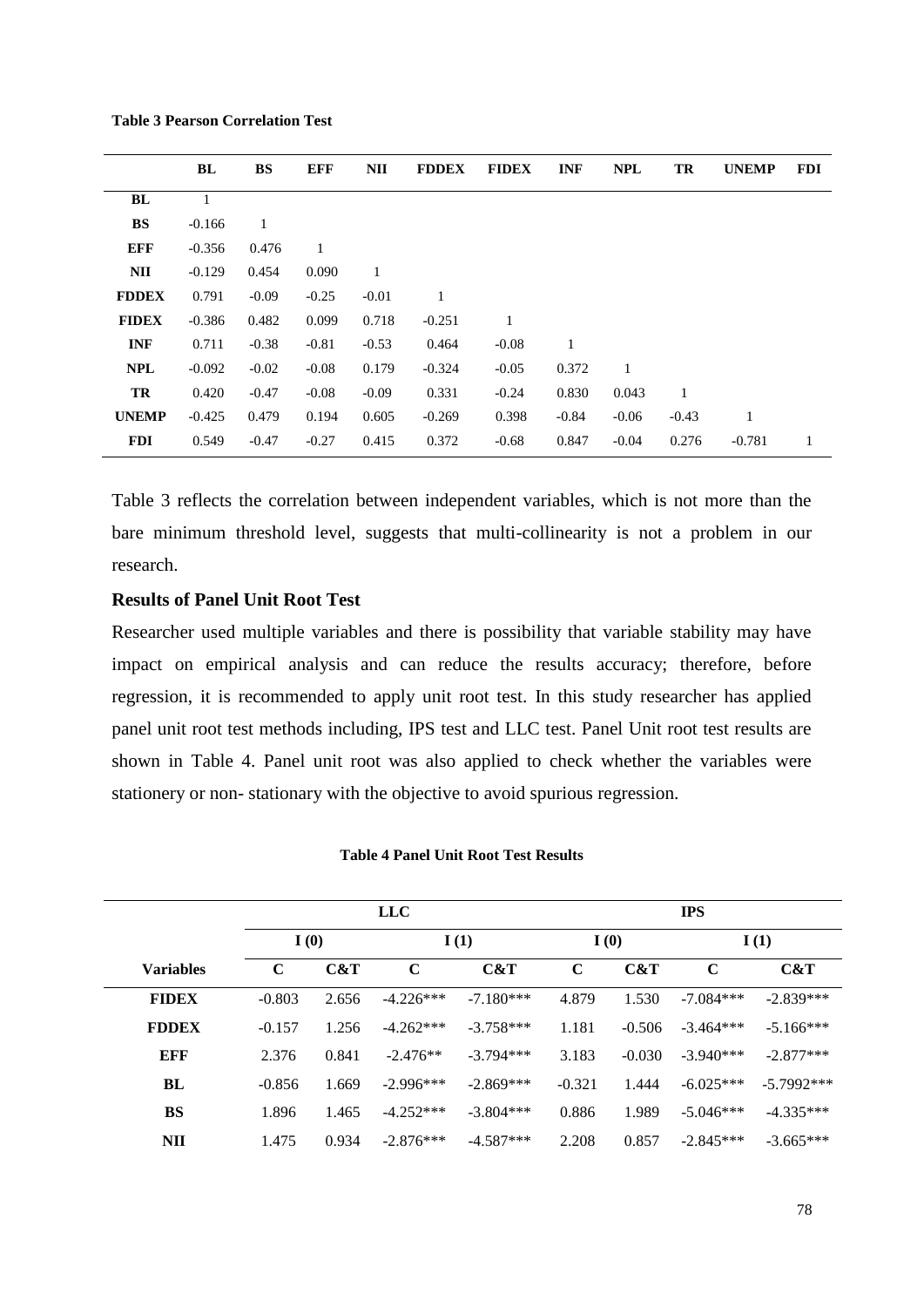| <b>FDI</b>  | 0.585    | 1.422    | $-4.805***$             | $-3.383***$ | 1.682    | 1.013    | $-4.211***$ $-3.528***$ |             |
|-------------|----------|----------|-------------------------|-------------|----------|----------|-------------------------|-------------|
| <b>INF</b>  | 1.746    | 1.588    | $-5.904***$ $-5.758***$ |             | 1.209    | 0.985    | -4.338***               | $-5.146***$ |
| <b>UEMP</b> | 2.017    | 1.680    | $-3.505***$             | $-2.987***$ | 1.799    | 1.237    | 3.758***                | $-3.031***$ |
| TR          | 1.282    | 2.144    | $-3.557***$             | $-5.652***$ | 1.451    | 1.985    | $-4.237***$             | $-5.403***$ |
| NPL.        | $-0.224$ | $-0.857$ | $-1.749**$              | $-3.733***$ | $-0.485$ | $-0.652$ | $-2.774***$             | $-3.846***$ |

\*\*\*, \*\*, \* indicates significance level at 1% and 5% respectively

Source: Authors' estimation.

Results in Table 4 indicated IPS panel unit root test. Results revealed that null hypothesis at I (0) can't be rejected with 1% and 5% level of significance for all variables used in the research. However, at 1(1) for all given series of variables, null hypothesis is rejected at 1% level of significance. Results indicate that all variables are non-stationery at level and stationary at first differences. Hence, we conclude that all of our variables are integrated of the same order  $I(1)$ .

## **Results of Panel Co-integration**

In this study the co-integration is used to check whether the relationship of independent variables with the dependent variable exists for long run or not and so test the validity of relationship of the variables. This test is conducted in this study to test the null hypothesis that there is no co-integration present in the dataset.

#### Ho = No Co-Integration

# **Kao Test of Co integration (Engle–Granger Based)**

<span id="page-11-0"></span>This research has used Kao's (1999) methodology to examine the long-run relationship among the variables for research model.

| Table 5: Kao Panel Co integration Test |                    |        |  |  |  |  |
|----------------------------------------|--------------------|--------|--|--|--|--|
|                                        | <b>T-Statistic</b> | Prob.  |  |  |  |  |
| ADF                                    | -15.989            | 0.0000 |  |  |  |  |
| Residual variance                      | 1828.407           |        |  |  |  |  |
| HAC variance                           | 245.243            |        |  |  |  |  |

[Table 5](#page-11-0) indicates that alternate hypothesis is accepted and the null hypothesis was rejected based on the results of co-integration test at 5% significance level. Therefore, it was found that there is presence of long run equilibrium relationship among the variables.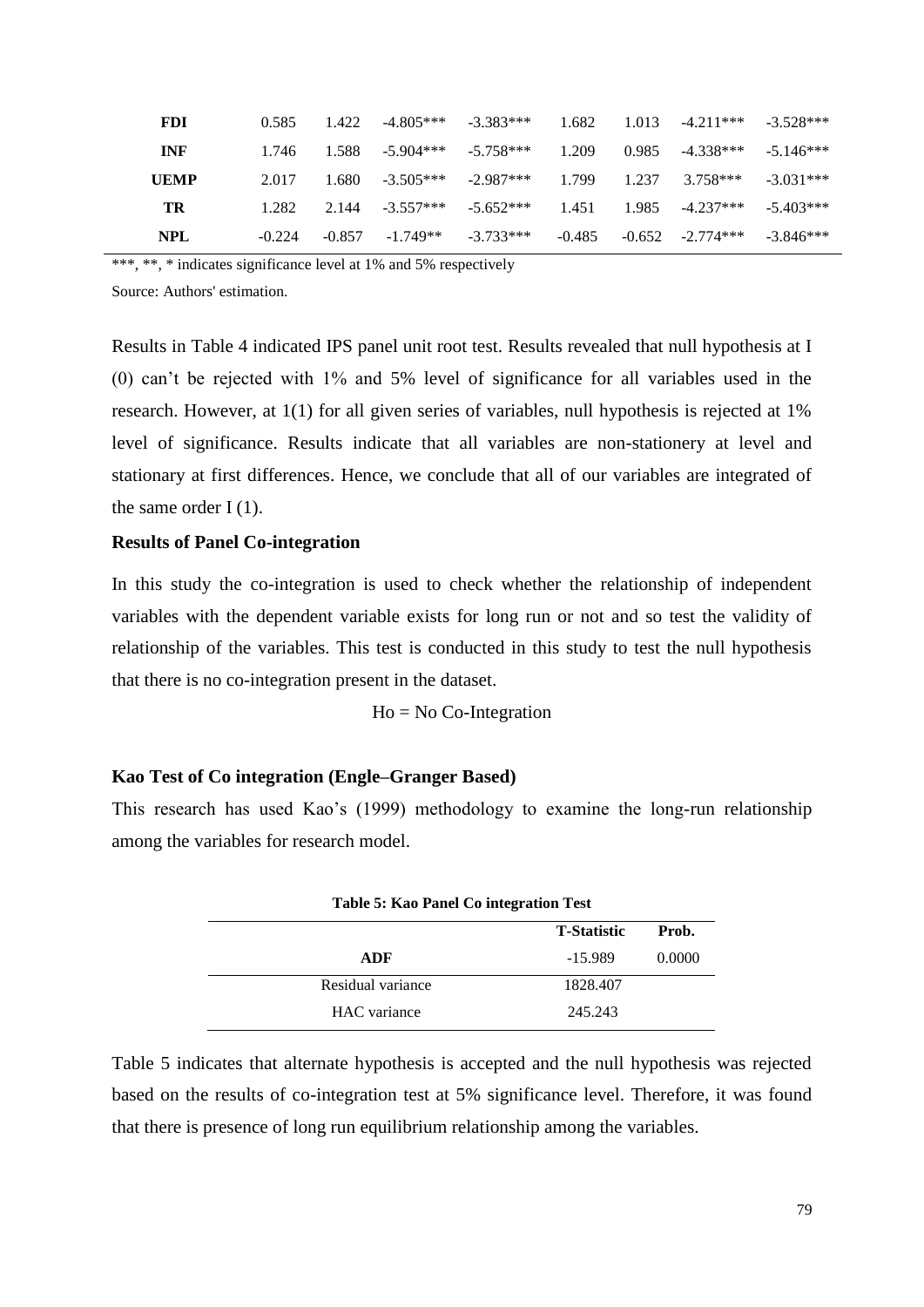In order to check the suitability of panel models, Hausman test has been performed. This model is used to find out that the either fixed effect or random effect will be more appropriate. In [Table 6](#page-12-0), for model, the Hausman test reported a p value of 0.980 implying that at 5 percent level, the chi-square obtained was statistically insignificant. The study therefore accepts the null hypothesis of no systematic difference between the estimates of the Random effects model and fixed effects model. Thus, the random effects model will be used.

<span id="page-12-0"></span>

| таріс от согтемеса ганіарії Енесіз - тіаазінан тем |                  |              |       |  |  |  |  |
|----------------------------------------------------|------------------|--------------|-------|--|--|--|--|
|                                                    | Chi-Sq.          |              |       |  |  |  |  |
| <b>Test Summary</b>                                | <b>Statistic</b> | Chi-Sq. d.f. | Prob. |  |  |  |  |
| Cross-section random                               | 0.000            | 11           | 0.980 |  |  |  |  |

**Table 6: Correlated Random Effects - Hausman Test**

## **DATA ANALYSIS**

The Panel econometric model (Random Effect) in E-views version 9 was used to investigate the impact of the financial inclusion, financial development, macroeconomic variables, and bank's specific factors on Non-performing loans because when the null hypothesis of Hausman test is accepted, then one should adopt estimations from the random effect model (Ali & Puah, 2018).

<span id="page-12-1"></span>

|                             | <b>Dependent Variable: NPL</b> |                 |                 |  |  |  |  |
|-----------------------------|--------------------------------|-----------------|-----------------|--|--|--|--|
| Variable                    | <b>Coefficient</b>             | <i>T</i> -value | <i>P</i> -value |  |  |  |  |
| C                           | 4.147                          | 11.900          | 0.000           |  |  |  |  |
| <b>FDDEX</b>                | $-0.113$                       | $-6.005$        | 0.000           |  |  |  |  |
| <b>FIDEX</b>                | 0.811                          | 15.722          | 0.000           |  |  |  |  |
| BL.                         | $-0.255$                       | $-15.310$       | 0.000           |  |  |  |  |
| <b>BS</b>                   | $-0.043$                       | $-0.757$        | 0.449           |  |  |  |  |
| <b>EFF</b>                  | $-0.052$                       | $-17.631$       | 0.000           |  |  |  |  |
| <b>NII</b>                  | $-4.962$                       | $-16.002$       | 0.000           |  |  |  |  |
| TR                          | 0.369                          | 14.764          | 0.000           |  |  |  |  |
| <b>UNEMP</b>                | 0.220                          | 13.654          | 0.000           |  |  |  |  |
| <b>INF</b>                  | 0.065                          | 24.526          | 0.000           |  |  |  |  |
| <b>FDI</b>                  | 0.221                          | 9.255           | 0.000           |  |  |  |  |
| FC                          | 0.826                          | 13.422          | 0.000           |  |  |  |  |
|                             | Adj $R^2 = 0.98$               |                 |                 |  |  |  |  |
| DW statistics $= 2.72$      |                                |                 |                 |  |  |  |  |
| $F$ -statistics = 0.00***   |                                |                 |                 |  |  |  |  |
| Wald test: $X^2 = 28.04***$ |                                |                 |                 |  |  |  |  |
|                             | Hausman test: $X^2 = 78.22***$ |                 |                 |  |  |  |  |

**Table 7: Regression Analysis (Random Effect Models)**

Results in [table 7](#page-12-1) indicate that  $R^2$  is 0.98 which reflects that independent variables have high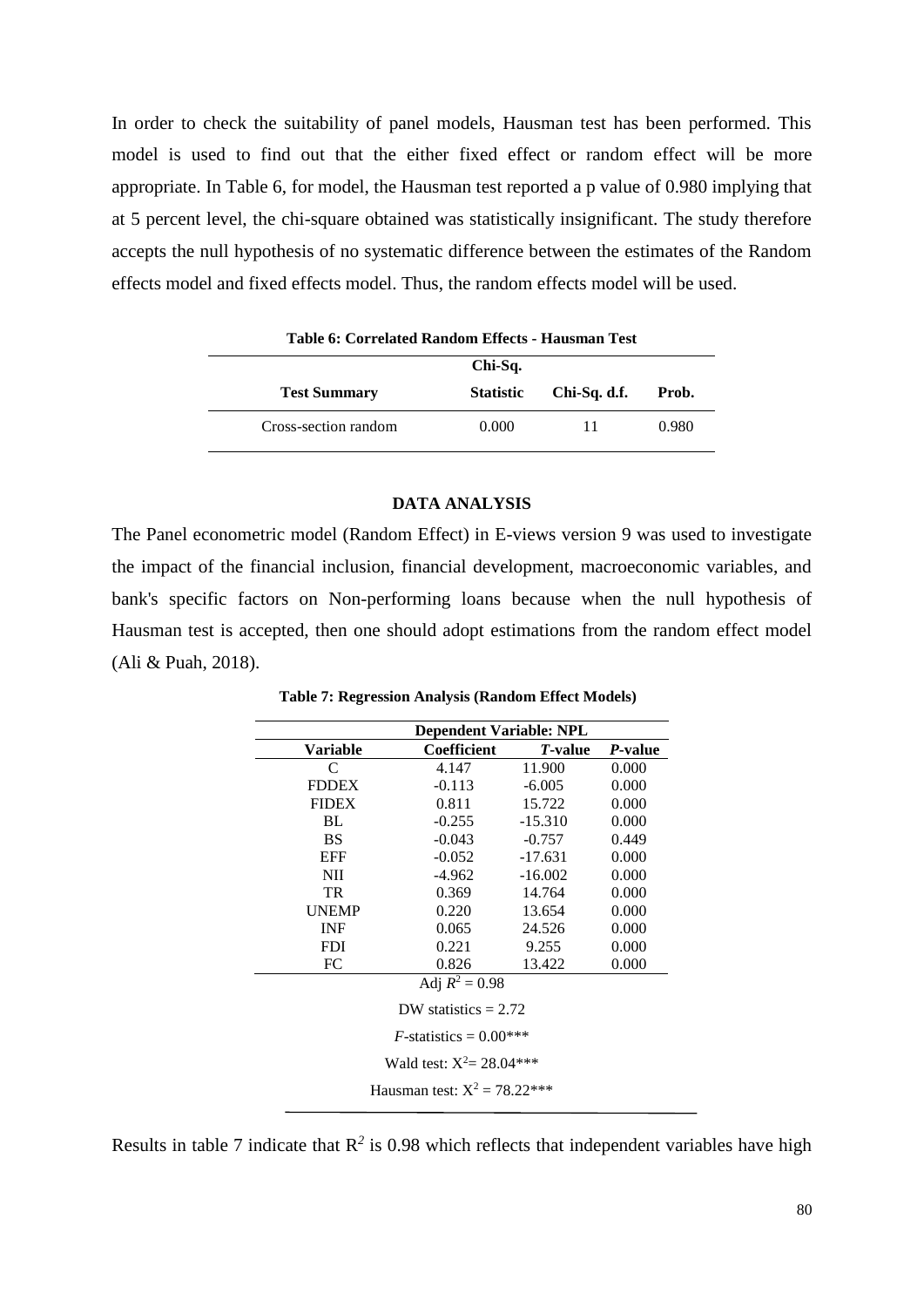explanatory power on non-performing loans. F statistics is also significant, p value for all variables except BS is less than 0.05 which indicates independent variables have significant effects on NPLs in case of banking industry of Pakistan.

The regression coefficient of -0.113 reflects that increase in financial development would lead to 0.113 units decrease in NPLs. Financial development was found to have a negative relationship with non-performing loans. It has been found that level of NPLs in Pakistan reduce by increasing financial development due to prudent and strong regulatory system. Interestingly the results are different from the finding of Ozili (2018) who investigated the impact of financial development on NPLs and found that financial development is positively correlated to NPLs.

Furthermore, table 7 reflects that the p value of financial inclusion indicators is less than 0.05 that reveals that there is significant relationship between financial inclusion and NPLs. The regression coefficient of 0.811 reflects that increase in financial inclusion would lead to 0.811 units increase in NPLs. Financial inclusion was found to have a positive relationship with NPLs. Findings show that financial inclusion has negative impact on NPLs. It was found that the NPL's increases when financial inclusion reaches at high level. This indicates that financial inclusion can significantly impact the financial and banking industry and so governments shall take necessary measures to curtail this impact so that the asset quality of the banks can be maintained and stabilized. Findings are also supported by earlier studies conducted by Chen, Feng and Wang (2018) & Musau, Muathe and Mwangi (2018) where it is established that risky clients in the banking system may increase due to increase in the number of banked individuals via a financial inclusion. These kinds of clients also fail to pay their loans which eventually increase the credit risk exposure. Results are also theoretically supported financial asymmetry theory. The theory was proposed by Akerlof in 1970 and perceives that it may be tough to distinguish well from bad borrowers. Increase in the number of the borrowers and bank accessibility would increase in exposure which ultimately increases the chances of non-performing loans. It is established that risky clients in the banking system may increase due to increase in the number of banked individuals via a financial inclusion.

Moreover, table 7 reflects that bank liquidity (measure by advances to deposit ratio) is statistically negatively significant with NPLs. Results reveals that increase in bank liquidity would decrease in non-performing loans. This provides support to the hypothesis that banks with better liquidity and regulatory capital are less likely to have problems with NPLs.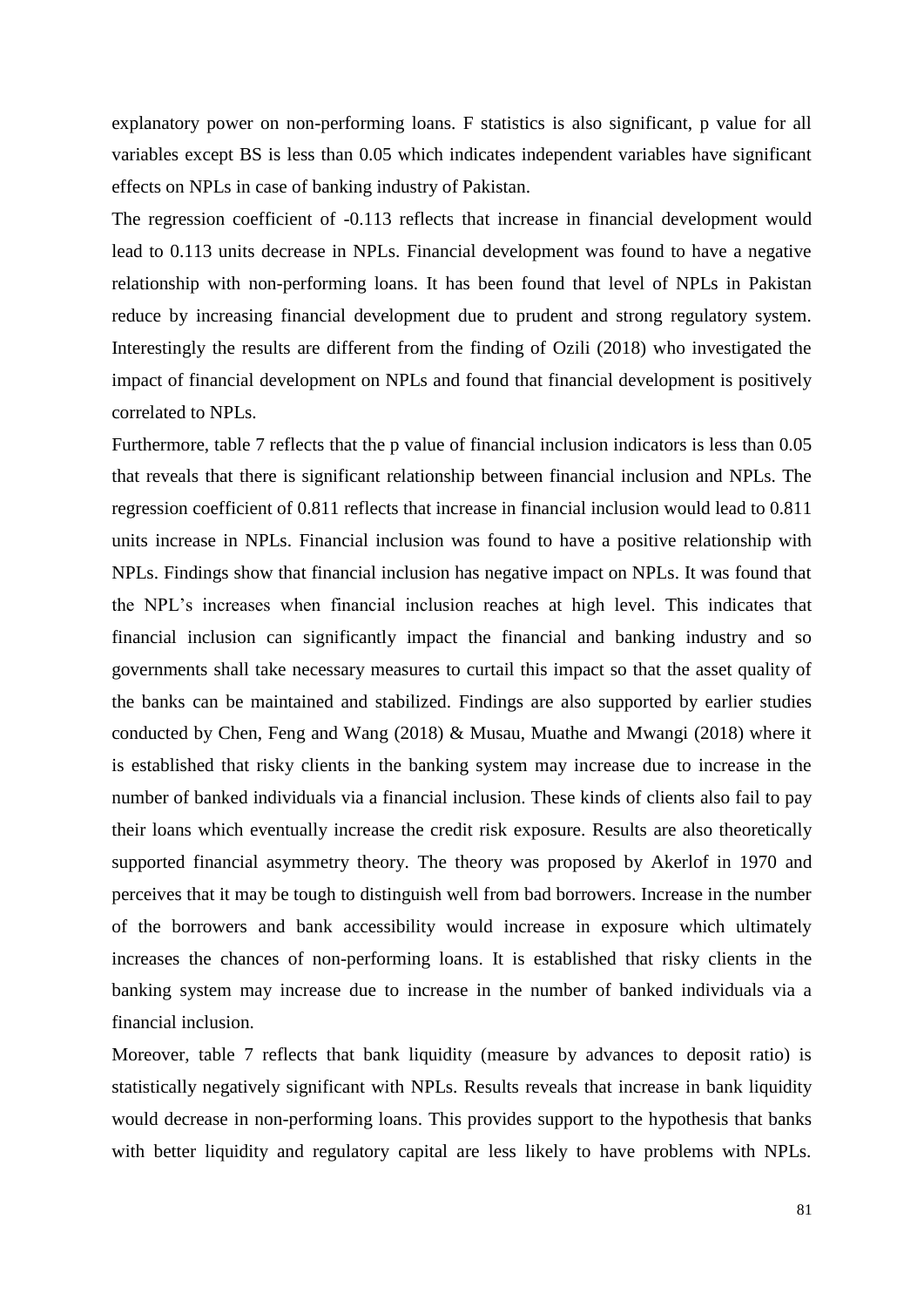Results are consistent with earlier studies conducted by Ozili (2019) and Zheng, Bhowmik and Sarker (2019).

Table 7 also shows that p value of bank size is greater than 0.05 and bank size is statistically insignificant with non-performing loans. It has been found that NPLs decline in the banking industry of Pakistan with rising size of the banks. Results are also consistent with earlier study conducted by Ashraf and Butt (2019). Results also reflect that banks efficiency (measured by cost to income ratio) has also significant negative impact on NPLs. NPLs are reduced by the high banks efficiency and this result is also supported by earlier study conducted by Ozili and Thankom (2018). Similarly, net interest income to total income has also significant negative relationship with NPLs. Results are also consistent with the finding of Zheng, Bhowmik and Sarker (2019).

Impact of macroeconomic indicators on NPLs has also identified in this research. Table 7 represents that p value of trade is statistically significant and shows that relationship between trade and NPLs. The regression coefficient of 0.369 reflects that increase in trade would lead to 0.369 units increase in NPLs. Bank's trade number was found to have a positive relationship with NPLs. Similarly, results also reflect that unemployment also creates negative impact on NPLs and higher the unemployment rate, higher the NPLs because borrower ability to repay loan is affected by unemployment. NPLs and the unemployment rate are statistically significant. Results are also in line with earlier studies conducted by Kumar, Stauvermann, Patel, and Prasad (2018) and Zheng, Bhowmik and Sarker (2019). Furthermore, inflation, foreign direct investment and global financial crisis have positive significant relationship with non-performing loans.

### **CONCLUSION**

The growth of the financial industry especially the banking sector was greatly influenced by the issue of non-performing loans. NPLs may create series of financial problems; therefore, researchers are required to explore the determinants of NPLs from various perspectives, so that efficient solutions can be derived. Research to date has very few studies that empirically analyze the joint relationship between financial development, financial inclusion, and NPLs. Therefore, exploring the impact of the inclusiveness of the financial system on NPLs would help regulators in emerging countries to draft the framework to control the advances quality of the banking sector. This study aims to explain the impact of financial inclusion and financial development on NPLs in the banking sector of Pakistan. For this purpose, the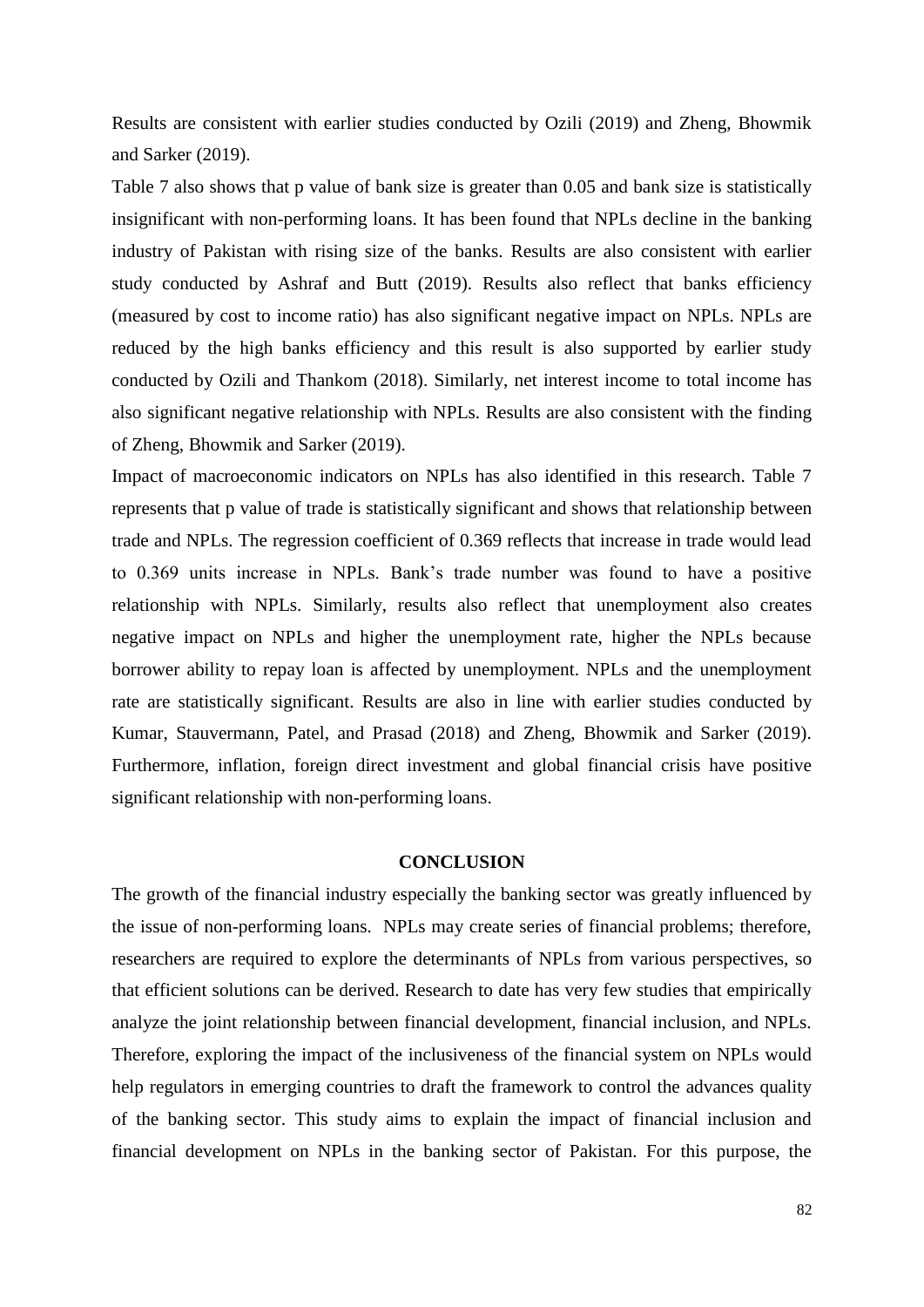researcher has empirically tested the impact of the financial inclusion index and financial development index (index calculated via principle component analysis) on NPLs along with macroeconomic and banks specific variables. The analysis was performed by using panel data from 2007 to 2019 via Panel econometric random effect model. This research uses financial inclusion and financial development variables along with macroeconomic (Trade, inflation, foreign direct investment, and unemployment) and bank's specific variables (bank's liquidity position, bank's efficiency, cost to income ratio, and bank's size). The results concluded that the level of NPLs in Pakistan reduce by increasing financial development due to a prudent and strong regulatory system. However, financial inclusion hurts NPLs. It was found that the NPL's increase when financial inclusion reaches a high level. This indicates that financial inclusion can significantly impact the financial and banking industry and so governments shall take necessary measures to curtail this impact so that the asset quality of the banks can be maintained and stabilized. Furthermore, our findings suggest that the bank's specific variables have a positive impact on NPLs and the level of non-performing loan reduction by increasing the bank's liquidity, efficiency, the cost to income ratio, and bank's size. However, it has been found that selected macroeconomic variables (trade, unemployment, inflation, and foreign direct investment) have a negative impact on NPLs.

#### **Policy Implications**

Based on our findings, we suggest that policymakers should take necessary measures to curtail the negative impact of financial inclusion on NPLs so that the asset quality of the banks can be maintained and stabilized. There is a chance that asset quality may be compromised from rapid credit growth associated with new financial institutions that promote financial inclusion such as EMIs (electronic money institutions, microfinance banks, FinTech's, etc.). Onboarding of risky customers into the banking system should be discouraged by the bank's policy; which should be drafted in a way that can distinguish between good and bad borrowers. An increase in the number of the bad quality borrowers and bank accessibility would increase in exposure which ultimately increases the chances of NPLs. Credit risk standards for microloans should also be more conservative and prudent. Policymakers should also enhance their vigilance while approving new products related to the credit, especially those are being offered to the low-income segment by electronic money institutions, microfinance banks, FinTech's. New processes should be introduced that can improve borrower identification from a credit risk perspective. It is also suggested to policymakers/regulators to develop incentive plans for banks and link this with the targets of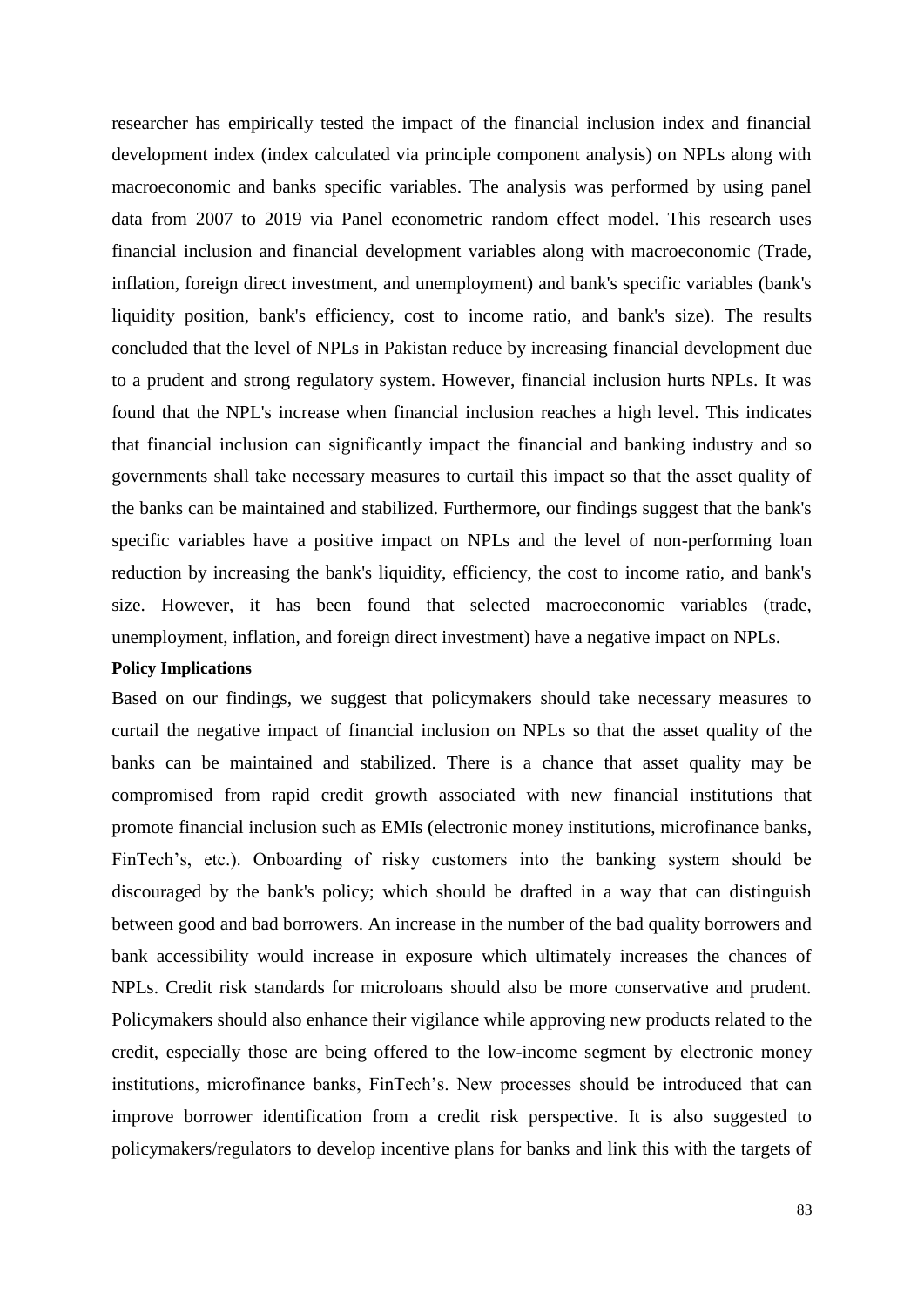the banks to reduce NPLs. This will also improve the efficiency of the banking industry.

Furthermore, based on the findings, it is also recommended that policymakers should also focus on bank-specific variables to make the banking system more resilient. Banks should focus on increasing their liquidity position by improving their advances to deposit ratio. The low-cost deposit will ultimately help banks to invest fewer risk advances as the spread is directly linked with the cost of the deposit. Banks should also focus on investing liquid assets which will create a positive impact on the bank's NPLs ratio. The liquidity of the bank should also be protected by avoiding approvals of poor-quality loans. Considering all these facts, banks should extend their scope of regulatory surveillance to assess the stability and soundness of the bank. The regulator also needs to closely monitor the bank's capital adequacy and liquidity position by paying more attention to different regulatory ratios. The regulator should also emphasize risk management procedures and systems used by the banks to avoid any financial instability in the future.

### **Future Research**

There are some limitations of the available data and it would be beneficial for future studies to segregate NPLs of corporate and consumer since determinants of both categories may vary from each other. NPLs can also be breakdown by type of activity or by category of loan to perform a more detailed analysis. Future research can also find the impact of the bank's internal credit assessment, credit monitoring, and collateral handing on Non-performing loans. Future researchers could also take the obligor risk rating (ORR) as a measure for assessing the quality of the credits. Future studies can also take other indicators of financial inclusion such as number of FinTech's, branchless banking agents, EMIs, etc. This research has used data of the Pakistan Banking sector only as access to the international data was the limitation. Future researchers can get the international data from a paid data basis to perform the analysis in the content of International Banking industry. Future researchers could also find out the impact of IFRS 9 on NPLs.

#### **REFERENCES**

- Accornero, M., Carpinelli, L., & Sorrentino, A. M. (2017). Non-Performing Loans and the Supply of Bank Credit: Evidence from Italy. SSRN Electronic Journal. https://doi.org/10.2139/ssrn.2954995
- Alam, M. S., & Paramati, S. R. (2015). Do oil consumption and economic growth intensify environmental degradation? Evidence from developing economies. Applied Economics, 47(48), 5186–5203. https://doi.org/10.1080/00036846.2015.1044647
- Ali, M., & Puah, C. H. (2018). Does Bank Size and Funding Risk Effect Banks' Stability? A Lesson from Pakistan. Global Business Review, 19(5), 1166–1186.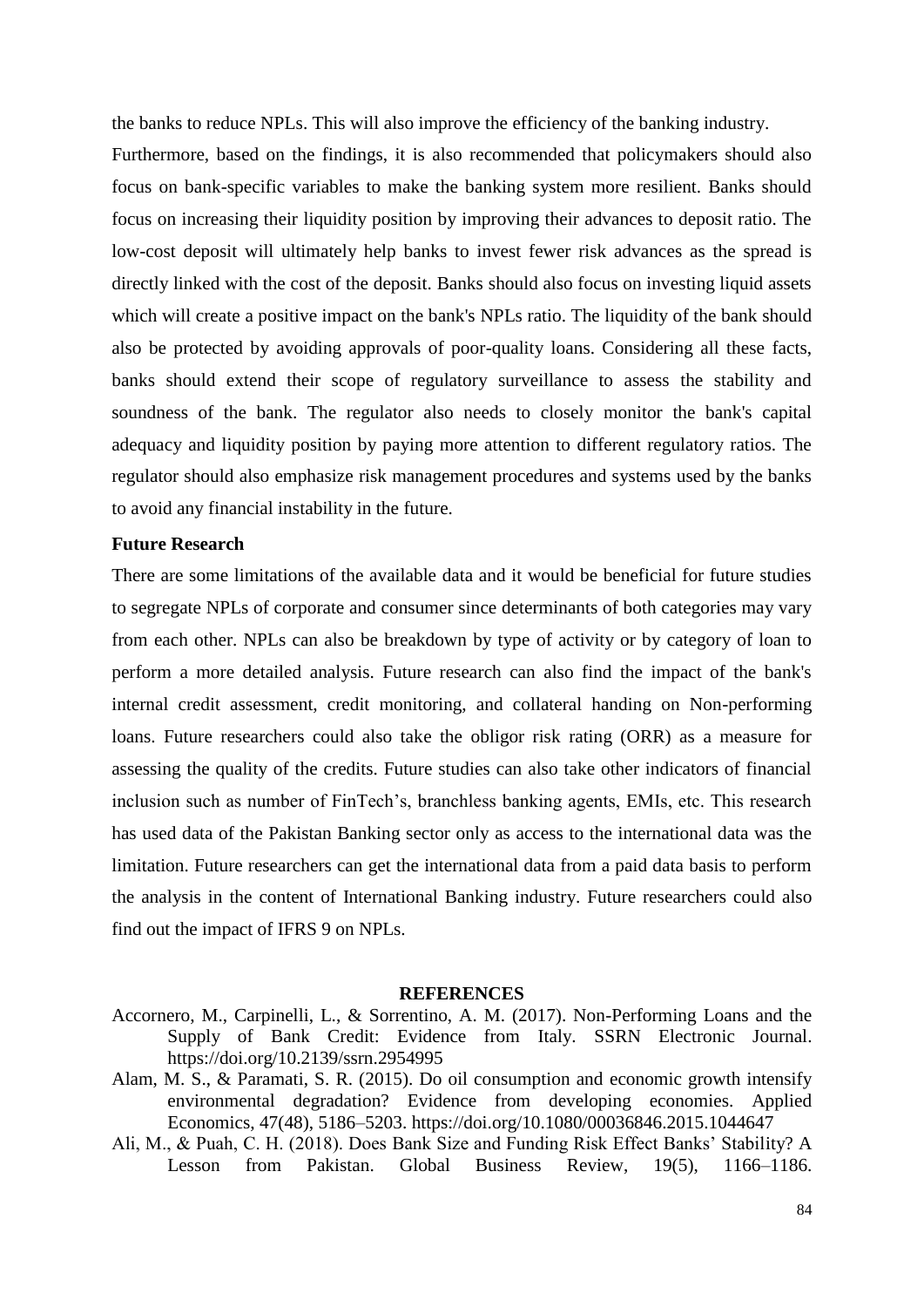https://doi.org/10.1177/0972150918788745

- Amuakwa-Mensah, F., Marbuah, G., & Ani-Asamoah Marbuah, D. (2017). Re-examining the Determinants of Non-Performing Loans in Ghana's Banking Industry: Role of the 2007–2009 Financial Crisis. Journal of African Business, 18(3), 357–379. https://doi.org/10.1080/15228916.2017.1308199
- Arif, A., & Nauman Anees, A. (2012). Liquidity risk and performance of banking system. Journal of Financial Regulation and Compliance, 20(2), 182–195. https://doi.org/10.1108/13581981211218342
- Ashraf, N., Tul, Q., & Butt, A. (2019). Macroeconomic and Idiosyncratic Factors of Non Performing Loans : Evidence from Pakistan's Banking Sector. 1(2), 48–80. https://doi.org/10.32350/JFAR.X
- Asongu, S. A. (2013). How would population growth affect investment in the future? Asymmetric panel causality evidence for Africa. African Development Review, 25(1), 14–29. https://doi.org/10.1111/j.1467-8268.2013.12010.x
- Belayeth Hussain, A. H. M., Endut, N., Das, S., Chowdhury, M. T. A., Haque, N., Sultana, S., & Ahmed, K. J. (2019). Does financial inclusion increase financial resilience? Evidence from Bangladesh. Development in Practice, 29(6), 798–807. https://doi.org/10.1080/09614524.2019.1607256
- Catterall, M. (2000). Research Methods for Business Students. Qualitative Market Research: An International Journal, 3(4), 215–218. https://doi.org/10.1108/qmr.2000.3.4.215.2
- Chen, F. W., Feng, Y., & Wang, W. (2018). Impacts of financial inclusion on non-performing loans of commercial banks: Evidence from China. Sustainability (Switzerland), 10(9), 1–28. https://doi.org/10.3390/su10093084
- Dimitrios, A., Helen, L., & Mike, T. (2016). Determinants of non-performing loans: Evidence from Euro-area countries. Finance Research Letters, 18, 116–119. https://doi.org/10.1016/j.frl.2016.04.008
- Georgios, C. (2019). Non-Performing Loans management in the European Banking sector. February.
- Gudarzi Farahani, Y., & Dastan, M. (2013). Analysis of Islamic banks' financing and economic growth: a panel cointegration approach. International Journal of Islamic and Middle Eastern Finance and Management, 6(2), 156–172. https://doi.org/10.1108/17538391311329842
- Kao, C. (1999). Spurious regression and residual-based tests for cointegration in panel data. Journal of Econometrics, 90(1), 1–44. https://doi.org/10.1016/S0304-4076(98)00023-  $\mathcal{D}$
- Kjosevski, J., & Petkovski, M. (2017). Non-performing loans in Baltic States: Determinants and macroeconomic effects. Baltic Journal of Economics, 17(1), 25–44. https://doi.org/10.1080/1406099X.2016.1246234
- Kumar, R. R. (2015). Article information : Determinants of non-performing loans in small developing economies : a case of Fiji ' s banking sector. Accounting Research Journal, 31(2), 192–213. https://doi.org/10.1002/pds
- Kuzucu, N., & Kuzucu, S. (2019). What Drives Non-Performing Loans? Evidence from Emerging and Advanced Economies during Pre- and Post-Global Financial Crisis. Emerging Markets Finance and Trade, 55(8), 1694–1708. https://doi.org/10.1080/1540496X.2018.1547877
- Lenka, S. K., & Sharma, R. (2020). Re-examining the Effect of Financial Development on Economic Growth in India: Does the Measurement of Financial Development Matter? Journal of Asia-Pacific Business, 21(2), 124–142. https://doi.org/10.1080/10599231.2020.1745050
- Muhammad, U., & Gang, S. (2016). Determinants of Non-performing Loans in Chinese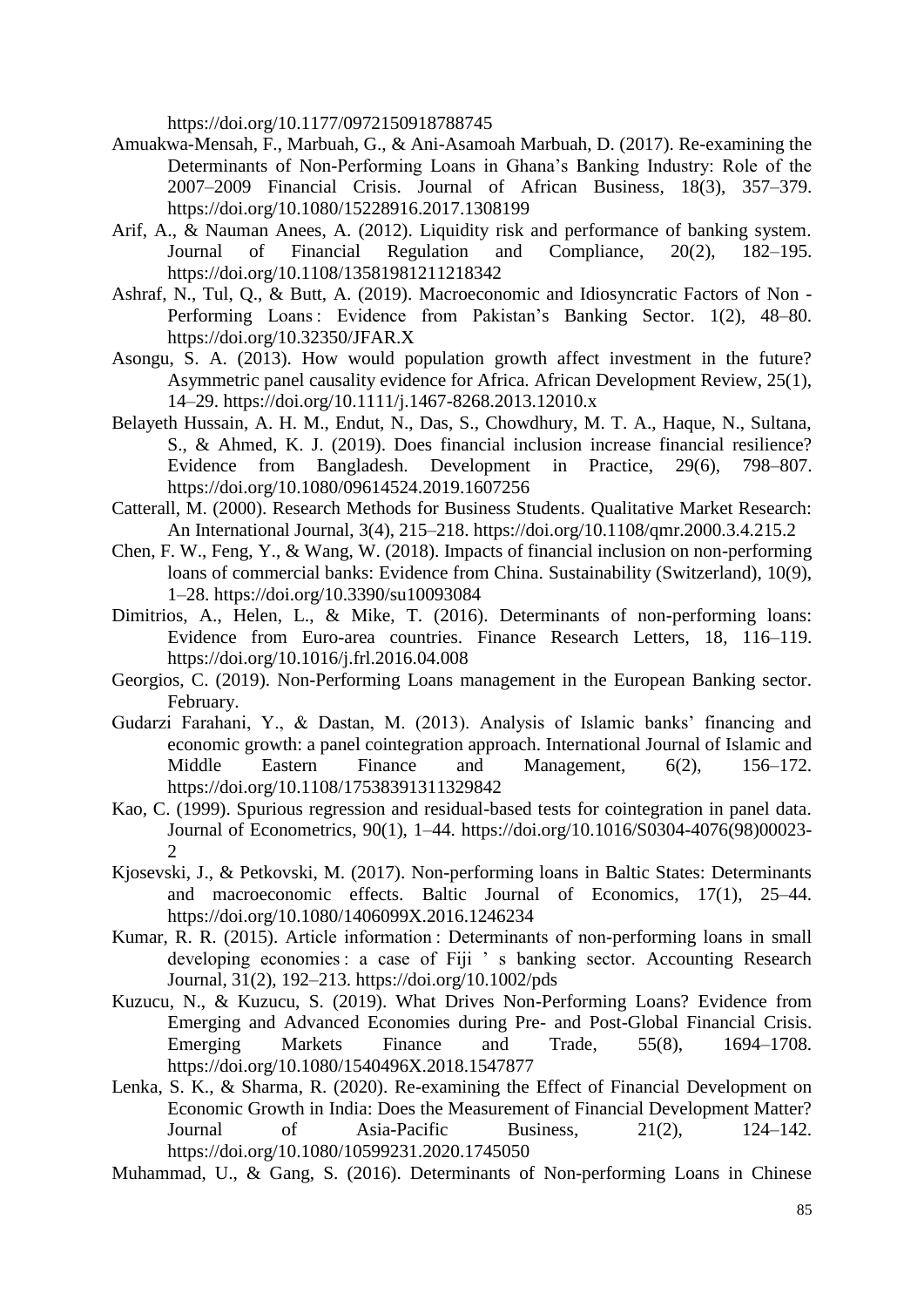Banks. Journal of Asia Business Studies.

- B., Ali, M., Puah, C. H., Pauli, M., Partovi, E., Matousek, R., Mitra, S. K., Ozili, P. K., Manz, F., Ashraf, N., ul Ain Butt, Q., Le, T. H., Chuc, A. T., Taghizadeh-Hesary, F., Kumar, R. R., Dalimunte, I., Miraja, B. A., Persada, S. F., Prasetyo, Y. T., … Wang, W. (2019). Does financial inclusion increase financial resilience? Evidence from Bangladesh. Sustainability (Switzerland), 9(1), 2012. https://doi.org/10.1016/j.jebo.2017.07.027
- Osei-Assibey, E., & Asenso, J. K. (2015). Regulatory capital and its effect on credit growth, non-performing loans and bank efficiency: Evidence from Ghana. Journal of Financial Economic Policy, 7(4), 401–420. https://doi.org/10.1108/JFEP-03-2015- 0018
- Ozili, P. K. (2019). Non-performing loans and financial development: new evidence. Journal of Risk Finance, 20(1), 59–81. https://doi.org/10.1108/JRF-07-2017-0112
- Phillips, P. C. B., & Hansen, B. E. (1990). Statistical inference in instrumental variables regression with i(1) processes. Review of Economic Studies, 57(1), 99–125. https://doi.org/10.2307/2297545
- Radivojević, N., Cvijanović, D., Sekulic, D., Pavlovic, D., Jovic, S., & Maksimović, G. (2019). Econometric model of non-performing loans determinants. Physica A: Statistical Mechanics and Its Applications, 520, 481–488. https://doi.org/10.1016/j.physa.2019.01.015
- Rahman, M. A., Asaduzzaman, M., & Hossin, M. S. (2016). Impact of Financial Ratios on Non-Performing Loans of Publicly Traded Commercial Banks in Bangladesh. International Journal of Financial Research, 8(1), 181. https://doi.org/10.5430/ijfr.v8n1p181
- Rajha, K. S. (2017). Determinants of Non-Performing Loans: Evidence from the Jordanian Banking Sector. Journal of Finance and Bank Management, 4(1), 125–136. https://doi.org/10.15640/jfbm.v5n1a5
- Raza, S. A., & Jawaid, S. T. (2013). Profitability of the Banking Sector of Pakistan : Panel Evidence from Macroeconomic Determinants. Munich Personal RePEc Archive, 33(48485), 35. https://econpapers.repec.org/RePEc:pra:mprapa:48485
- Shujah-ur-Rahman, Chen, S., Saleem, N., & Bari, M. W. (2019). Financial development and its moderating role in environmental Kuznets curve: evidence from Pakistan. Environmental Science and Pollution Research, 26(19), 19305–19319. https://doi.org/10.1007/s11356-019-05290-z
- Son, T. H., Liem, N. T., & Khuong, N. V. (2020). Corruption, nonperforming loans, and economic growth: International evidence. Cogent Business and Management, 7(1). https://doi.org/10.1080/23311975.2020.1735691
- Zheng, C., Bhowmik, P. K., & Sarker, N. (2019). Industry-Specific and Macroeconomic Determinants of Non-Performing Loans: A Comparative Analysis of ARDL and VECM. Sustainability, 12(1), 325. https://doi.org/10.3390/su12010325

### **APPENDIX**

| <b>Authors</b> | Year   | Variables        |                      | <b>Method of</b> | <b>Findings</b>             |
|----------------|--------|------------------|----------------------|------------------|-----------------------------|
|                |        | <b>Dependent</b> | Independent          | <b>Analysis</b>  |                             |
| Kjosevskia     | (2016) | Non-             | Macroeconomic        | Regression       | Macroeconomics and          |
| and            |        | performing       | variables (GDP       |                  | industry-specific variables |
| Petkovskib     |        | loans            | growth,              |                  | tend to influence Non-      |
|                |        |                  | unemployment rates,  |                  | performing loans.           |
|                |        |                  | inflation and credit |                  |                             |

**Table1: Summary of the Reviewed Empirical Studies**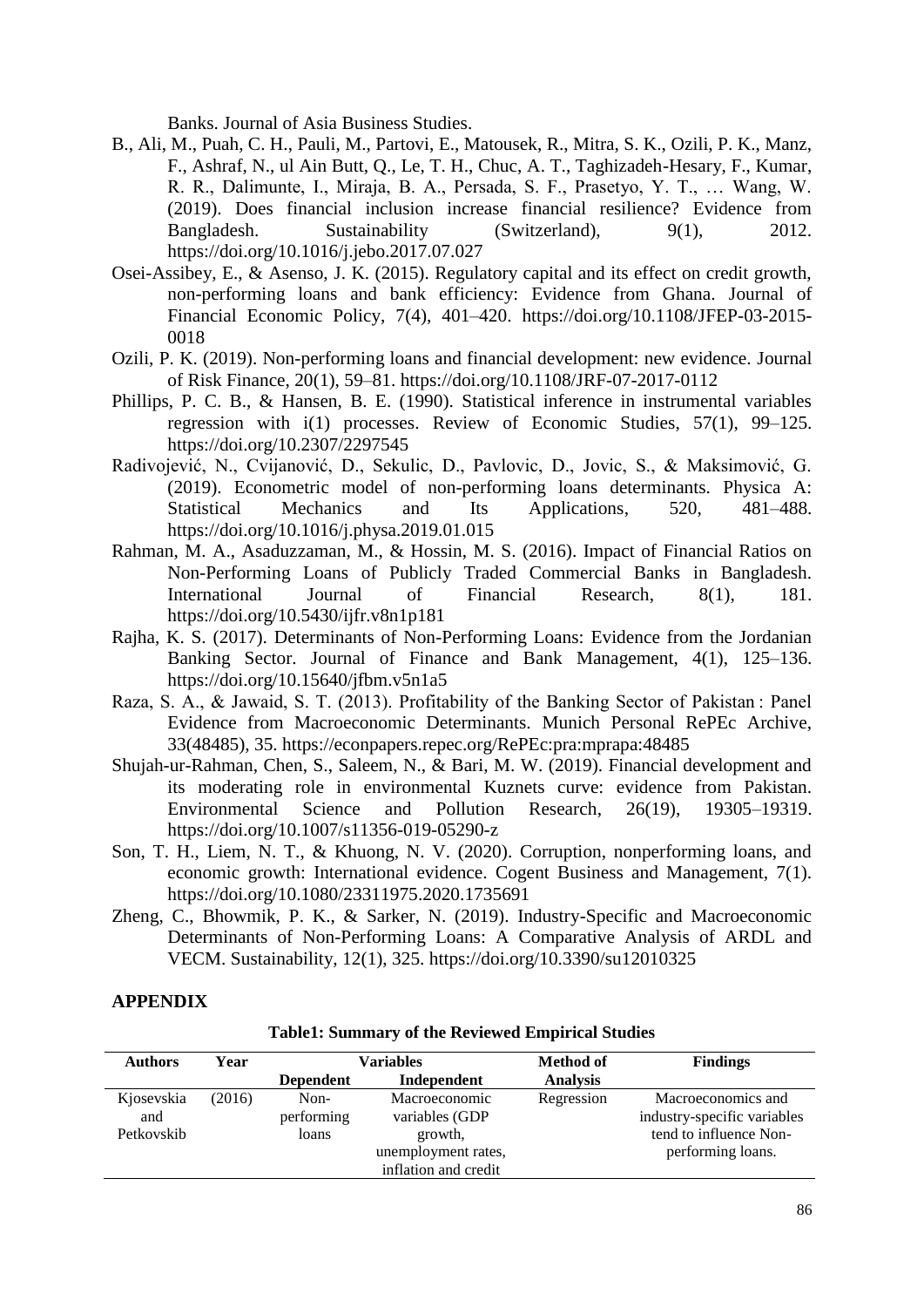|                                               |        |                                                     | availability) and<br>industry-specific<br>factors (ROA, ROE,<br>loans, and equity to<br>assets ratio)                                   |                                                                        |                                                                                                                                                             |
|-----------------------------------------------|--------|-----------------------------------------------------|-----------------------------------------------------------------------------------------------------------------------------------------|------------------------------------------------------------------------|-------------------------------------------------------------------------------------------------------------------------------------------------------------|
| Ahamed<br>and Mallick                         | (2017) | Bank<br>stability                                   | Financial inclusion                                                                                                                     | Correlation,<br>SYS-GMM<br>model and<br>cross-sectional<br>regression  | Comfort of entree to<br>financial services for<br>individuals and small<br>businesses leads to greater<br>stability in the banking<br>sector.               |
| Chauvet and<br>Jacolin                        | (2017) | Bank<br>concentration<br>and Financial<br>inclusion | Performance of<br>companies in terms<br>of growth,<br>profitability, and size                                                           | Panel<br>regression<br>analysis with<br>fixed effects                  | When bank concentration<br>is low while financial<br>inclusion is high then<br>companies tend to achieve<br>high growth.                                    |
| Pal and<br>Mitra                              | (2017) | Asset quality<br>of MIFs                            | The number of<br>people borrowed<br>loans from an<br>individual loan<br>officer                                                         | Stochastic<br>Frontier<br>Analysis<br>(SFA)                            | The asset quality of MIFs<br>is not compromised when<br>the loan officers give loans<br>to large number of<br>borrowers.                                    |
| Asiama                                        | (2018) | <b>NPLs</b>                                         | Monetary policy<br>rates                                                                                                                | Autoregressive<br>Distributed<br>Lag (ADL)<br>model                    | Monetary policy rates had<br>a significant effect on<br>NPL.                                                                                                |
| Partovi and<br>Matousek                       | (2018) | Technical<br>efficiencies                           | NPLs and differences<br>in bank ownership<br>structures                                                                                 | Quantile<br>Regressions<br>and DEA                                     | The NPLs and differences<br>in bank ownership<br>structures can have<br>significant negative impact<br>on technical efficiency of<br>banks.                 |
| Radivojević<br>et al.                         | (2018) | <b>NPL</b>                                          | Various macro and<br>microeconomic<br>variables such as;<br>inflation rate,<br>unemployment rate,<br>GDP, LIR, CAR of<br>banks, and HFC | GMM and<br>system GMM<br>models                                        | Inflation rate,<br>unemployment rate, GDP,<br>LIR, and the CAR were<br>found to have insignificant<br>impact on the NLP                                     |
| Chen, Feng<br>and Wang                        | (2018) | <b>NPL</b>                                          | Financial inclusion                                                                                                                     | Panel<br>regression<br>analysis with<br>fixed effect                   | NPL's was found to be<br>negatively impacted by<br>financial inclusion                                                                                      |
| Musau,<br>Muathe and<br>Mwangi                | (2018) | NPLs in<br>terms of<br>credit risk                  | Financial inclusion in<br>terms of; usage,<br>accessibility, and<br>availability of the<br>banks                                        | The panel<br>regression<br>analysis                                    | NPLs (credit risk) were<br>found to be significantly<br>impacted by the financial<br>inclusion (usage,<br>accessibility, and<br>availability of the banks). |
| Chavan and<br>Gambacorta                      | (2018) | Non-<br>performing<br>loans                         | Loan growth, interest<br>rate and economic<br>growth                                                                                    | Dynamic<br>Panel Data<br>(DPD) model<br>based<br>on GMM                | The loan growth, interest<br>rate and economic growth<br>were found to have<br>significant positive impact<br>on the Non-performing<br>loans.               |
| Kumar,<br>Stauverman,<br>Patel, and<br>Prasad | (2018) | Non-<br>performing<br>loans                         | Bank-specific<br>variables and the<br>macroeconomic<br>variables such as;<br>unemployment rate,                                         | Panel<br>regression<br>analyses using<br>pooled OLS,<br>fixed effects, | ROE, profitability,<br>solvency, size in terms of<br>market shares, and capital<br>adequacy ratio, and<br>unemployment were found                           |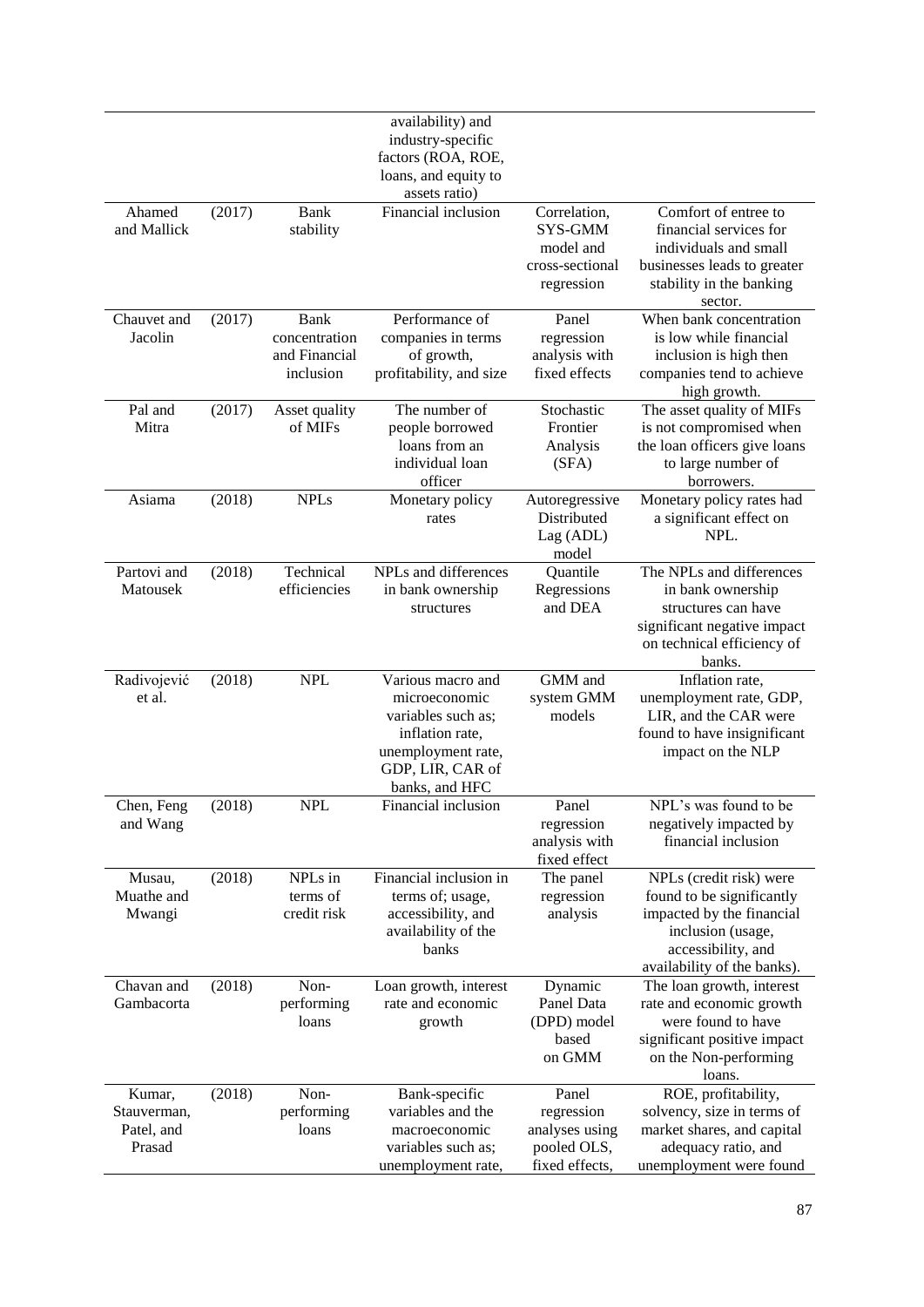|                                        |        |                                                  | inflation rate,<br>exchange rate,<br>remittances,<br>economic growth,<br>political instability,<br>and global financial<br>crisis                                                  | and random<br>effects                                                           | to have significant<br>negative and net interest<br>margin was found to have<br>significant positive impact<br>on Non-performing loans.                                                                                   |
|----------------------------------------|--------|--------------------------------------------------|------------------------------------------------------------------------------------------------------------------------------------------------------------------------------------|---------------------------------------------------------------------------------|---------------------------------------------------------------------------------------------------------------------------------------------------------------------------------------------------------------------------|
| Le, Chuc,<br>and Hesary                | (2019) | Financial<br>efficiency<br>and<br>sustainability | Financial inclusion                                                                                                                                                                | PCA and<br>Feasible<br>Generalized<br><b>Least Squares</b><br>(FGLS)            | Financial inclusion has<br>positive impact on<br>sustainability while<br>negative impacts on<br>financial efficiency                                                                                                      |
| Rahman et<br>al.                       | (2019) | Financial<br>development                         | Environmental<br>quality (in terms of<br>carbon emission),<br>real income, real<br>output, and energy<br>consumption)                                                              | Granger<br>Causality test<br>and<br>Autoregressive<br>Distributed<br>Lag (ARDL) | Financial development<br>was found to have<br>significant mediating<br>relationship with<br>environmental quality, real<br>income, and energy<br>consumption.                                                             |
| Hussain et<br>al.                      | (2019) | Financial<br>resilience                          | Financial inclusion                                                                                                                                                                | Logistic<br>regression<br>analysis and<br>chi-square test                       | Financial inclusion has<br>significant impact on<br>financial resilience.                                                                                                                                                 |
| Zheng,<br><b>Bhowmik</b><br>and Sarker | (2019) | Non-<br>performing<br>loans                      | Macroeconomic and<br>industry specific<br>factors                                                                                                                                  | ARDL model<br>and VEC<br>model                                                  | GDP growth,<br>unemployment, deposit<br>rate, net operating profits<br>and high debt have<br>negative influence, while<br>exchange rates and credit<br>facilities have positive<br>influence on Non-<br>performing loans. |
| Mehmood,<br>Hidthiir and<br>Nor        | (2019) | Non-<br>performing<br>loans                      | Economic variables;<br>lending interest rate,<br>unemployment rate,<br>GDP, corruption,<br>political uncertainty,<br>energy shortfall, and<br>the bank credit to<br>private sector | Panel<br>regression                                                             | Corruption, political<br>uncertainty, and energy<br>shortfall can have<br>significant positive impact<br>on Non-performing loans.                                                                                         |
| Ashraf and<br><b>Butt</b>              | (2019) | Non-<br>performing<br>loans                      | Macroeconomic and<br>banking-industry<br>specific factors                                                                                                                          | Regression<br>OLS with<br>random effect<br>model                                | NPLs decline in the<br>banking sector with rising<br>GDP growth rates,<br>inflation, capital adequacy<br>ratios and size of banks.                                                                                        |
| Manz                                   | (2019) | Non-<br>performing<br>loans                      | Macroeconomic and<br>banking industry<br>factors                                                                                                                                   | Systematic<br>review                                                            | The interaction of<br>macroeconomic and<br>banking industry factors<br>on the asset or loan<br>performance still lacks<br>enough empirical evidence<br>to define the links between<br>them.                               |
| Ozili                                  | (2019) | <b>NPL</b>                                       | Financial<br>development                                                                                                                                                           | Panel OLS<br>regression<br>with fixed<br>effects, GMM<br>regression             | Financial development is<br>positively correlated to<br>Non-performing loans.                                                                                                                                             |
| Islam and                              | (2019) | <b>NPL</b>                                       | Moral hazard,                                                                                                                                                                      | <b>GMM</b>                                                                      | Moral hazard, skimping                                                                                                                                                                                                    |